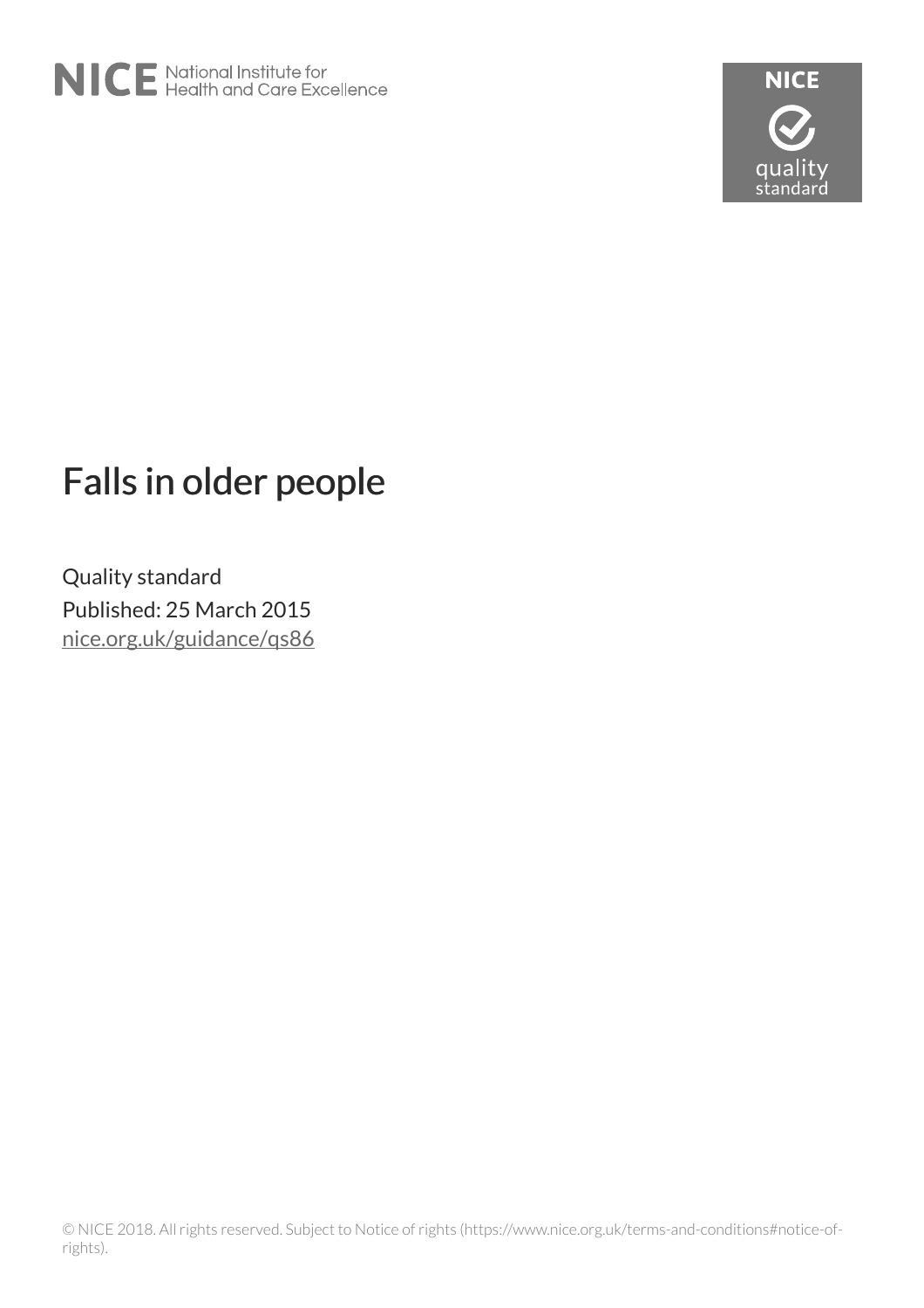# Contents

| Quality statement 2: Multifactorial risk assessment for older people at risk of falling11 |  |
|-------------------------------------------------------------------------------------------|--|
|                                                                                           |  |
|                                                                                           |  |
|                                                                                           |  |
|                                                                                           |  |
|                                                                                           |  |
|                                                                                           |  |
|                                                                                           |  |
|                                                                                           |  |
|                                                                                           |  |
|                                                                                           |  |
|                                                                                           |  |
|                                                                                           |  |
|                                                                                           |  |
|                                                                                           |  |
|                                                                                           |  |
|                                                                                           |  |
|                                                                                           |  |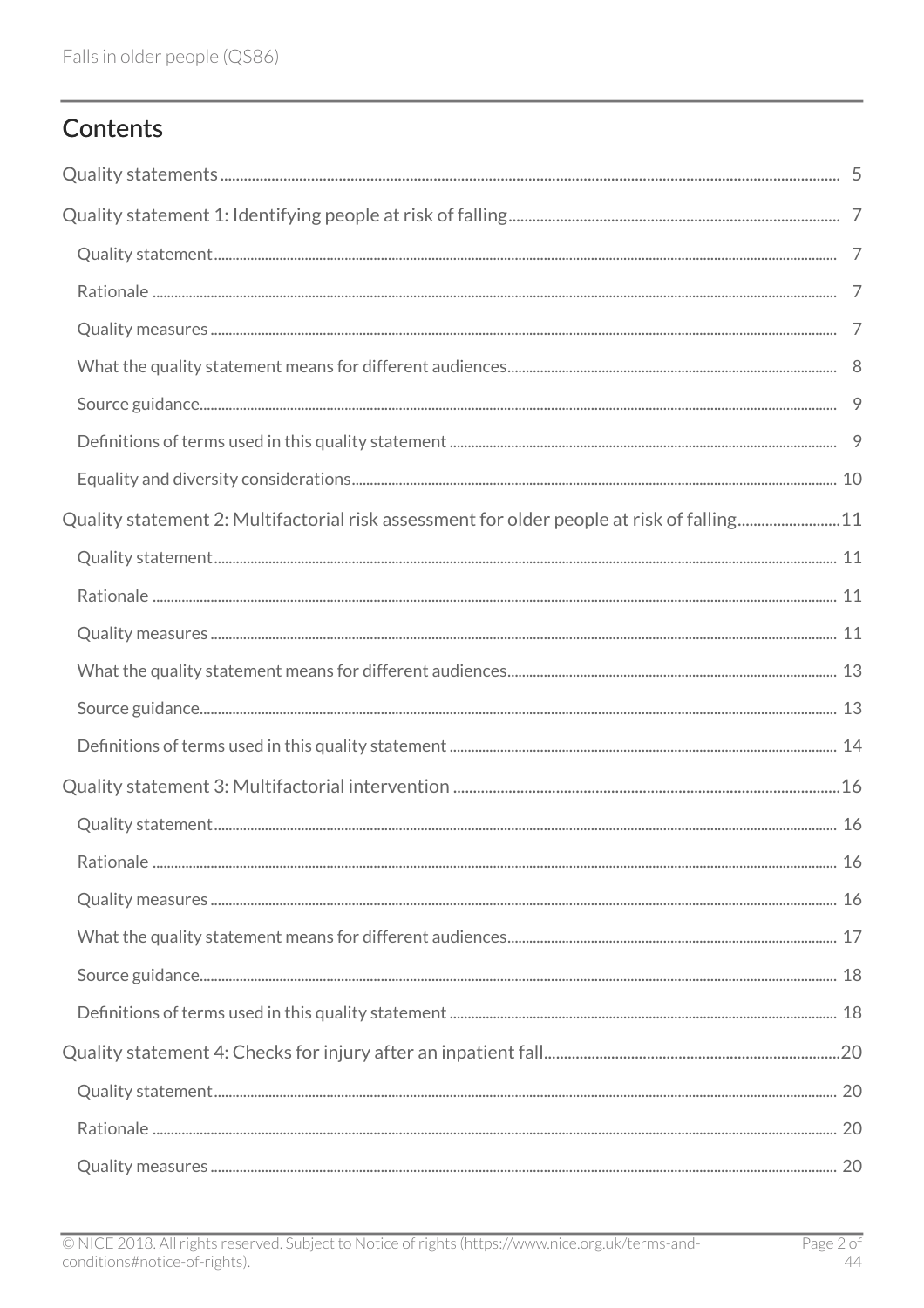| Quality statement 7: Multifactorial risk assessment for older people presenting for medical<br>attention |  |
|----------------------------------------------------------------------------------------------------------|--|
|                                                                                                          |  |
|                                                                                                          |  |
|                                                                                                          |  |
|                                                                                                          |  |
|                                                                                                          |  |
|                                                                                                          |  |
|                                                                                                          |  |
|                                                                                                          |  |
|                                                                                                          |  |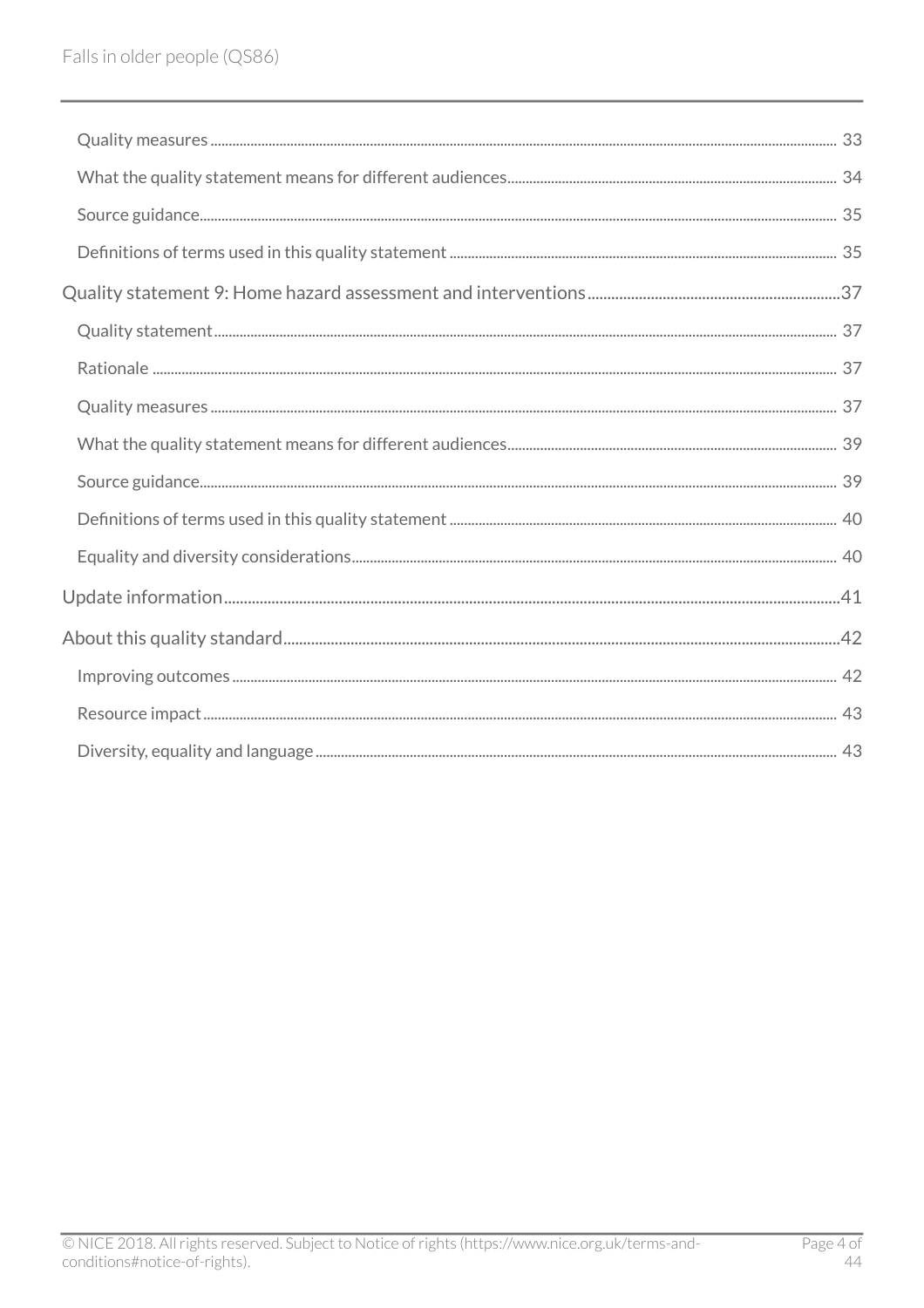This standard is based on CG161.

This standard should be read in conjunction with QS14, QS15, QS16, QS63, QS71, QS74, QS87, QS2, QS136, QS137, QS149, QS153, QS164 and QS166.

# <span id="page-4-0"></span>Quality statements

[Statement 1](http://live-publications.nice.org.uk/quality-statement-1-identifying-people-at-risk-of-falling#quality-statement-1-identifying-people-at-risk-of-falling) Older people are asked about falls when they have routine assessments and reviews with health and social care practitioners, and if they present at hospital. [new 2017]

[Statement 2](http://live-publications.nice.org.uk/quality-statement-2-multifactorial-risk-assessment-for-older-people-at-risk-of-falling#quality-statement-2-multifactorial-risk-assessment-for-older-people-at-risk-of-falling) Older people at risk of falling are offered a multifactorial falls risk assessment. [new 2017]

[Statement 3](http://live-publications.nice.org.uk/quality-statement-3-multifactorial-intervention#quality-statement-3-multifactorial-intervention) Older people assessed as being at increased risk of falling have an individualised multifactorial intervention. [new 2017]

[Statement 4](http://live-publications.nice.org.uk/quality-statement-4-checks-for-injury-after-an-inpatient-fall#quality-statement-4-checks-for-injury-after-an-inpatient-fall) Older people who fall during a hospital stay are checked for signs or symptoms of fracture and potential for spinal injury before they are moved. [2015]

[Statement 5](http://live-publications.nice.org.uk/quality-statement-5-safe-manual-handling-after-an-inpatient-fall#quality-statement-5-safe-manual-handling-after-an-inpatient-fall) Older people who fall during a hospital stay and have signs or symptoms of fracture or potential for spinal injury are moved using safe manual handling methods. [2015]

[Statement 6](http://live-publications.nice.org.uk/quality-statement-6-medical-examination-after-an-inpatient-fall#quality-statement-6-medical-examination-after-an-inpatient-fall) Older people who fall during a hospital stay have a medical examination. [2015]

[Statement 7](http://live-publications.nice.org.uk/quality-statement-7-multifactorial-risk-assessment-for-older-people-presenting-for-medical#quality-statement-7-multifactorial-risk-assessment-for-older-people-presenting-for-medical) Older people who present for medical attention because of a fall have a multifactorial falls risk assessment. [2015]

[Statement 8](http://live-publications.nice.org.uk/quality-statement-8-strength-and-balance-training#quality-statement-8-strength-and-balance-training) Older people living in the community who have a known history of recurrent falls are referred for strength and balance training. [2015]

[Statement 9](http://live-publications.nice.org.uk/quality-statement-9-home-hazard-assessment-and-interventions#quality-statement-9-home-hazard-assessment-and-interventions) Older people who are admitted to hospital after having a fall are offered a home hazard assessment and safety interventions. [2015]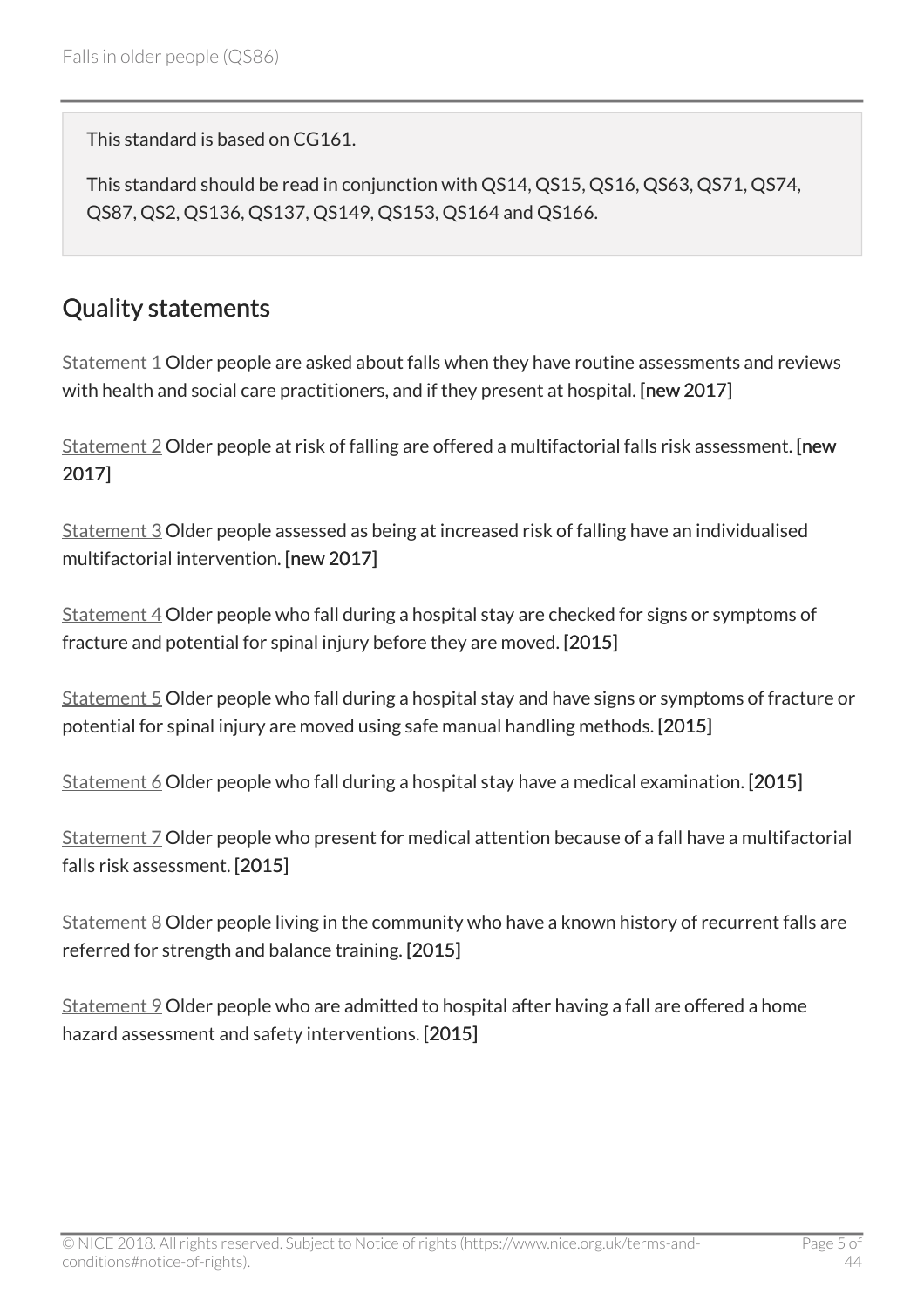NICE has developed guidance and a quality standard on patient experience in adult NHS services (see the NICE pathway on [patient experience in adult NHS services](http://pathways.nice.org.uk/pathways/patient-experience-in-adult-nhs-services)), which should be considered alongside these quality statements.

Other quality standards that should be considered when commissioning or providing falls services include:

- [Head injury](http://www.nice.org.uk/guidance/qs74) (2014) NICE quality standard 74
- [Hip fracture in adults](http://www.nice.org.uk/guidance/qs16) (2012 updated 2016) NICE quality standard 16

A full list of NICE quality standards is available from the [quality standards topic library.](http://www.nice.org.uk/Standards-and-Indicators/Developing-NICE-quality-standards-/Quality-standards-topic-library)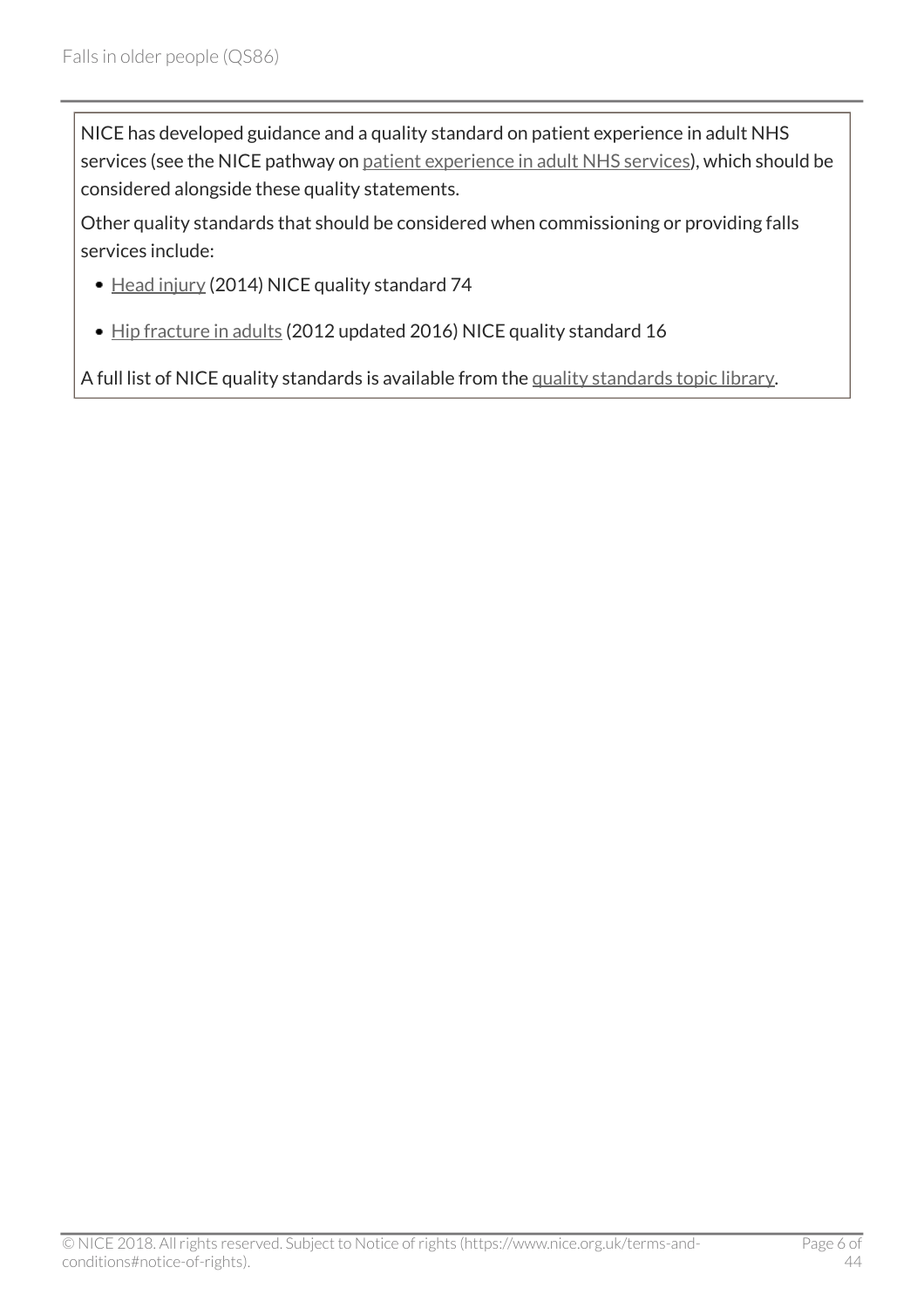# <span id="page-6-0"></span>Quality statement 1: Identifying people at risk of falling

# <span id="page-6-1"></span>*Quality statement*

Older people are asked about falls when they have routine assessments and reviews with health and social care practitioners, and if they present at hospital. [new 2017]

# <span id="page-6-2"></span>*Rationale*

A history of falls in the past year is the single most important risk factor for falls and is a predictor of further falls. Health and social care practitioners have regular contact with older people across a wide range of settings, including in people's homes. By asking questions in routine assessments and reviews about falls and their context, health and social care practitioners can identify older people who may be at risk of falling. If there is concern that a person is at risk of falling, they can be referred to, or advised to see, a healthcare professional or service to further assess their risk.

# <span id="page-6-3"></span>*Quality measures*

### **Structure**

a) Evidence of local arrangements to ensure that older people are asked about falls when they have routine assessments and reviews with primary care services.

*Data source:* Local data collection.

b) Evidence of local arrangements to ensure that older people are asked about falls when they have routine assessments and reviews with community health and social care practitioners.

*Data source:* Local data collection.

c) Evidence of local arrangements to ensure that older people are asked about falls when they present at hospital.

*Data source:* Local data collection.

### Process

a) Proportion of older people asked about falls during routine assessments and reviews with primary care services.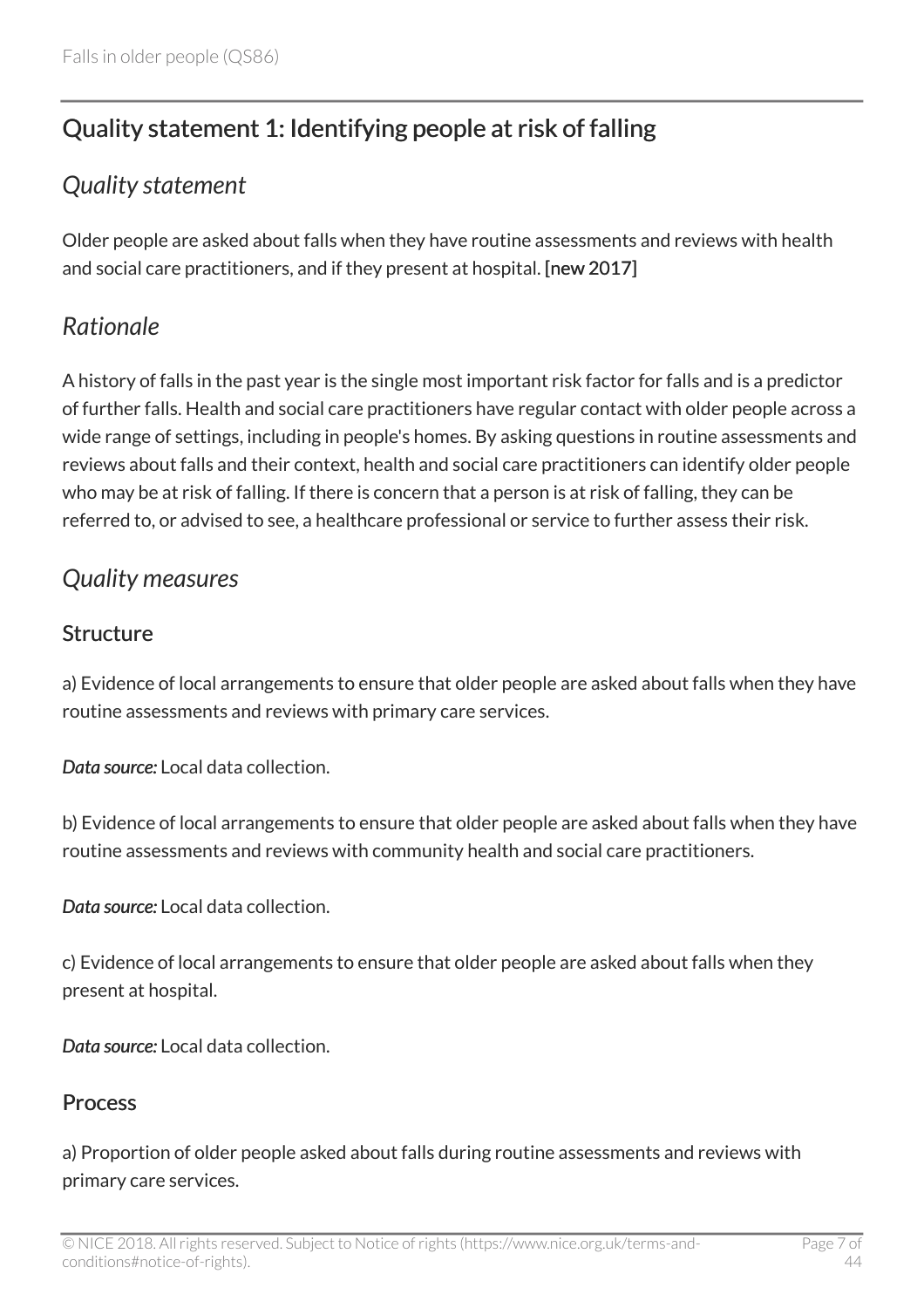Numerator – the number in the denominator where the person was asked about falls.

Denominator – the number of older people who have had a routine assessment or review by a primary care service.

*Data source:* Local data collection based on reviews of individual care records.

b) Proportion of older people asked about falls during routine assessments and reviews with community health and social care practitioners.

Numerator – the number in the denominator where the person was asked about falls.

Denominator – the number of older people who have had a routine assessment or review with a community health or social care practitioner.

*Data source:* Local data collection based on reviews of individual care records.

c) Proportion of older people asked about falls when they present at hospital.

Numerator – the number in the denominator where the person was asked about falls.

Denominator – the number of older people who have presented at hospital.

*Data source:* Local data collection based on reviews of individual care records.

#### Outcome

Number of older people alerted to a risk of falling.

*Data source:*Local data collection based on reviews of individual care records.

# <span id="page-7-0"></span>*What the quality statement means for different audiences*

Service providers (such as primary, community and secondary healthcare services and social care providers) ensure that routine assessments, reviews and health checks for older people include questions about falls and their context; hospitals ensure that attendance procedures include questions about falls for older people; and community health and social care providers ensure that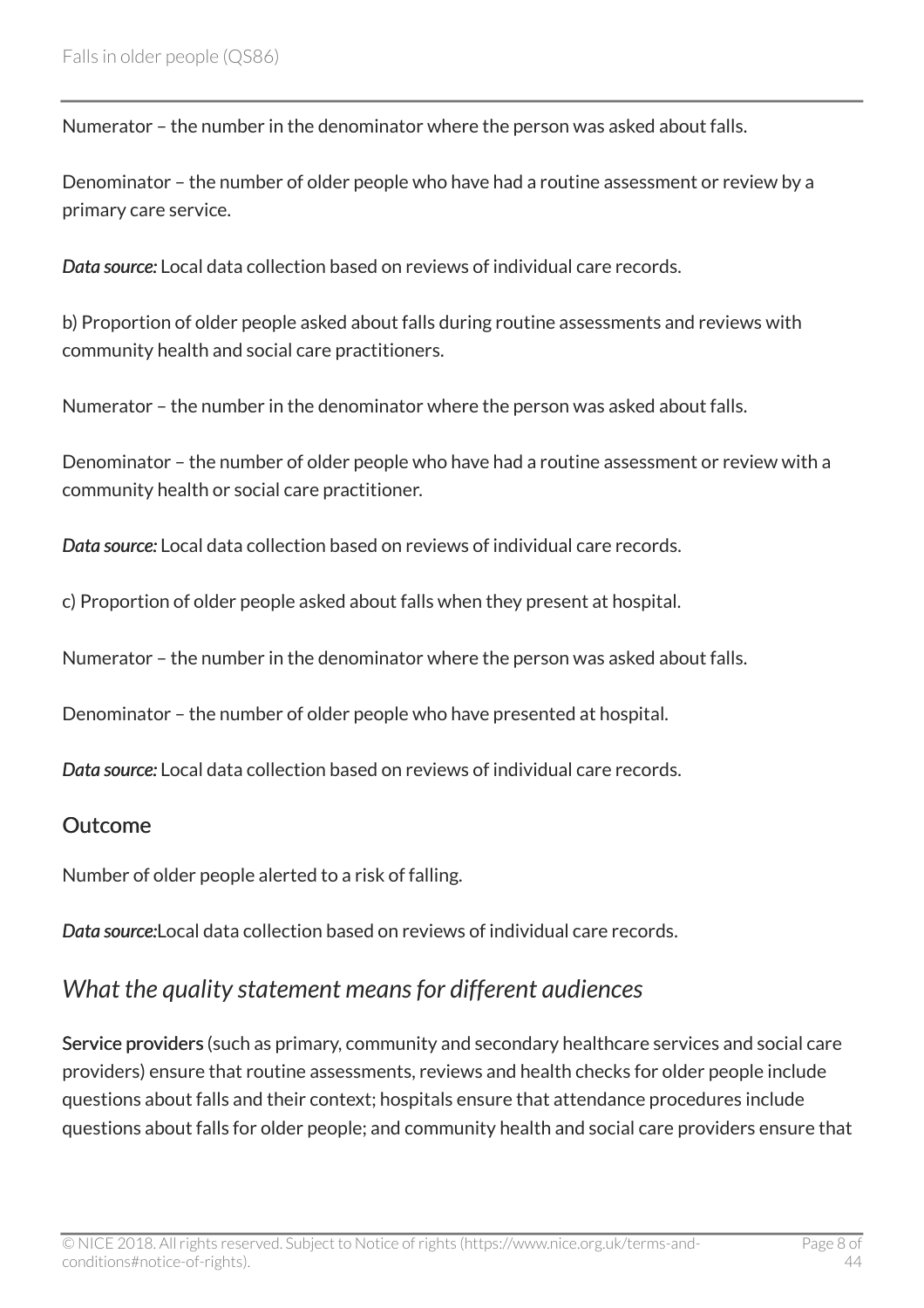protocols and training are in place for health and social care practitioners to ask older people about falls and their context as part of assessments and reviews.

Health and social care practitioners (such as GPs, practice nurses, pharmacists, district nurses, physiotherapists, occupational therapists, social workers and care home workers) ask older people whether they have fallen in the past year; about the frequency, context and characteristics of any falls; and if they ever lose their balance or feel unsteady on their feet. If a person's answers suggest they are at risk, practitioners refer them to, or advise them to see, a healthcare professional or service to further assess their risk. In all settings, practitioners communicate in a way that recognises that some older people are reluctant to admit to falling, and do not repeat questions about falls if a person has recently been asked.

Commissioners (such as clinical commissioning groups, NHS England and local authorities) ensure that they commission services that address falls prevention as part of routine assessments and reviews for older people.

Older people who are seen by a health or social care practitioner are asked about falls when they have regular check-ups or if they attend hospital. This should include being asked if they have fallen in the past year, how many times this has happened, what caused them to fall, what happened when they fell, and whether they ever lose their balance or feel unsteady on their feet.

# <span id="page-8-0"></span>*Source guidance*

[Falls in older people: assessing risk and prevention](http://www.nice.org.uk/guidance/cg161) (2013) NICE guideline CG161, recommendation 1.1.1.1

# <span id="page-8-1"></span>*Definitions of terms used in this quality statement*

### Fall

A fall is defined as an unintentional or unexpected loss of balance resulting in coming to rest on the floor, the ground, or an object below knee level.

[NICE's clinical knowledge summary on [falls – risk assessment\]](http://cks.nice.org.uk/falls-risk-assessment)

### Older people

Older people are those aged 65 and over living in their own home or in an extended care setting such as a nursing home or supported accommodation.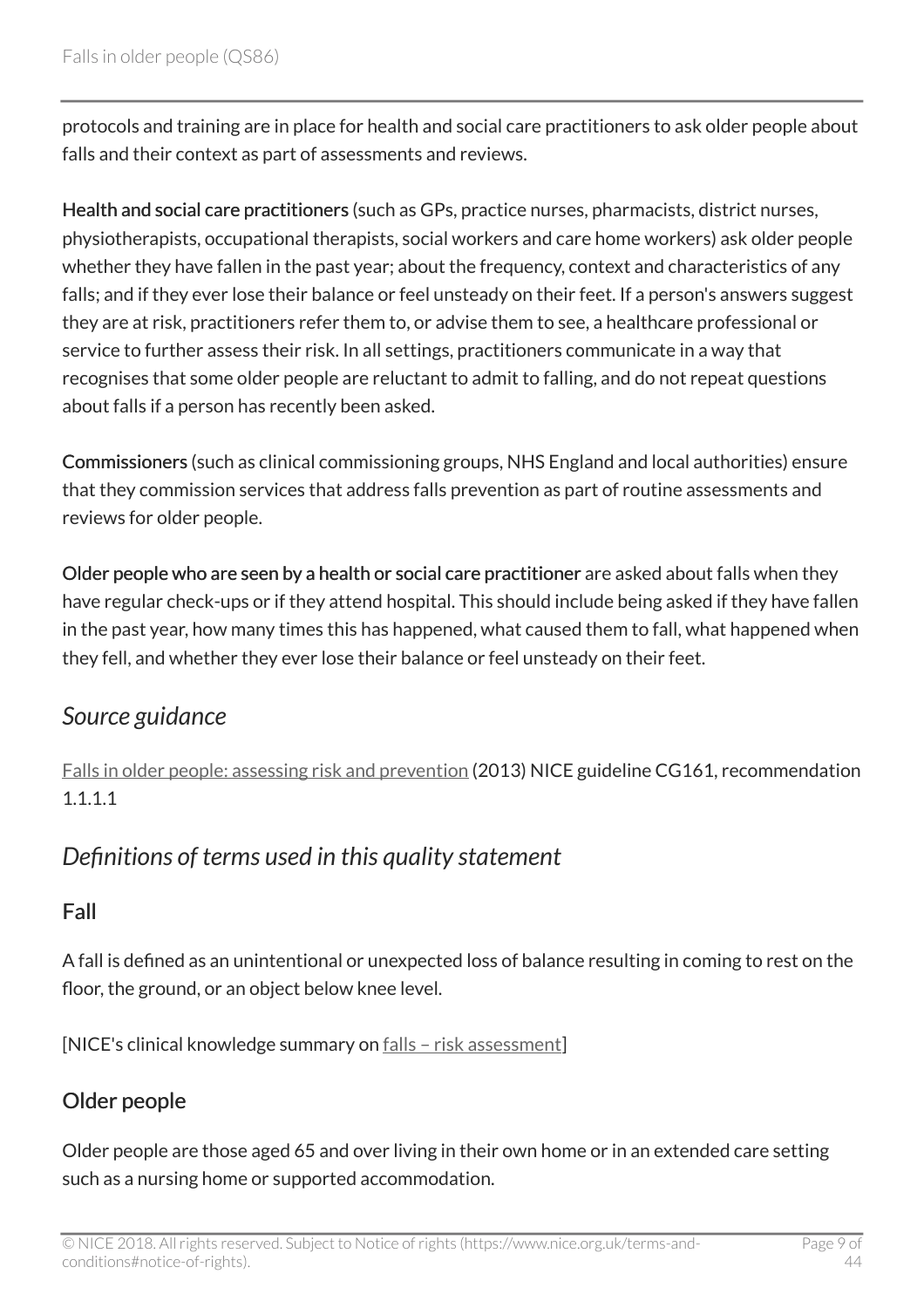[Adapted from NICE's guideline on [falls in older people: assessing risk and prevention\]](http://www.nice.org.uk/guidance/cg161)

#### Routine assessments and reviews

Routine assessments and reviews are defined as planned, recurring appointments with health and social care practitioners where a person is assessed or reviewed. These include reviews for chronic conditions such as diabetes, hypertension, heart failure or chronic obstructive pulmonary disease; medication reviews; annual flu vaccinations; NHS Health Checks; assessments of care and support needs; and reviews of care and support plans.

[Expert opinion]

#### Present at hospital

Attending hospital for assessment or treatment that does not involve an overnight stay. This includes day case admissions, outpatient attendances and A&E attendances but excludes inpatient admissions.

[Adapted from NICE's guideline on [falls in older people: assessing risk and prevention\]](http://www.nice.org.uk/guidance/cg161)

### <span id="page-9-0"></span>*Equality and diversity considerations*

Some subgroups of the population (such as people who are not registered with a GP, people in traveller communities or people who are homeless) may not be in regular contact with health and social care services. Practitioners should take every opportunity to ask about falls history when people from these groups present, so that they can make every contact count.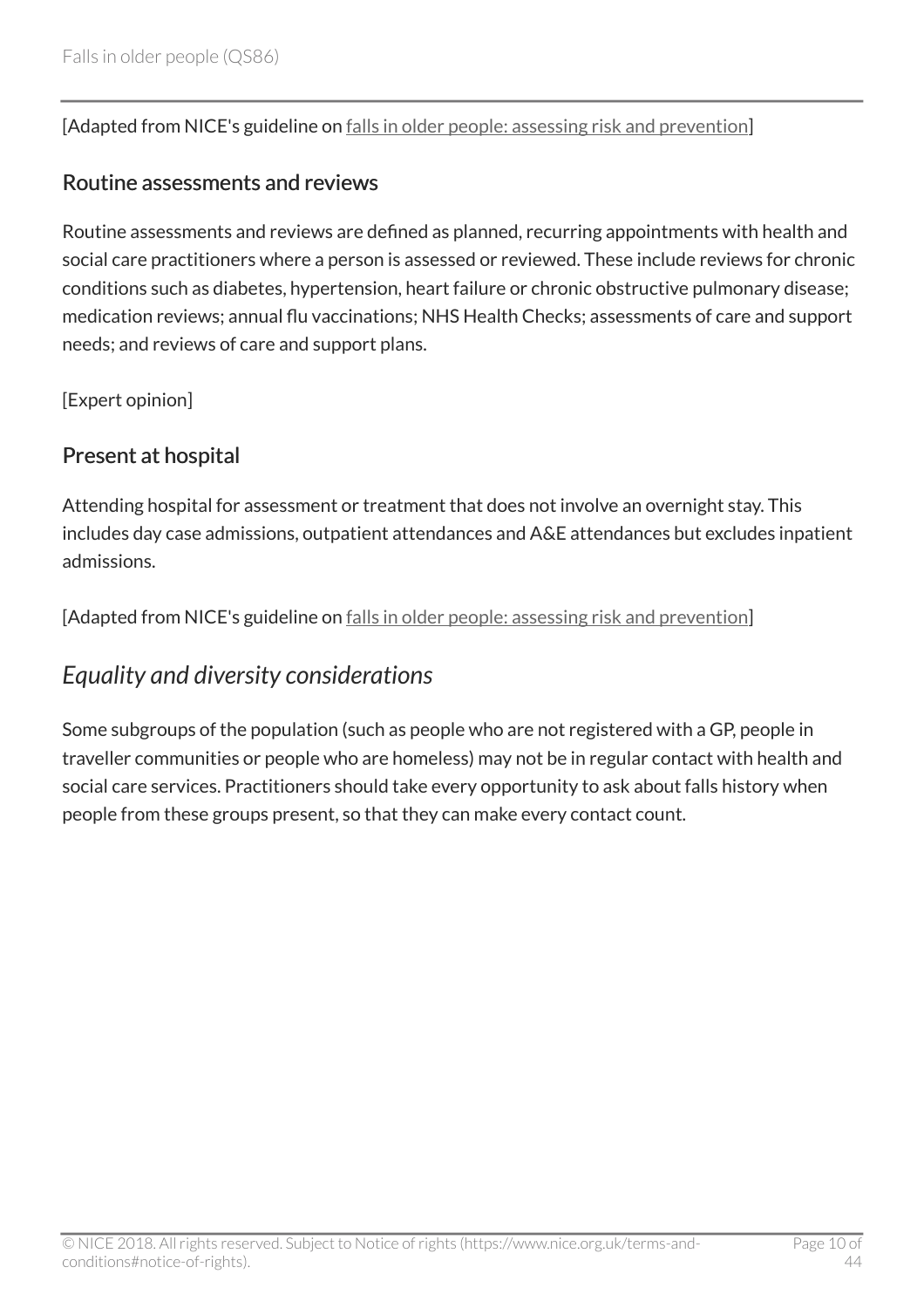# <span id="page-10-0"></span>Quality statement 2: Multifactorial risk assessment for older people at risk of falling

### <span id="page-10-1"></span>*Quality statement*

Older people at risk of falling are offered a multifactorial falls risk assessment. [new 2017]

# <span id="page-10-2"></span>*Rationale*

There are over 400 risk factors associated with falling, and the risk of falling appears to increase with the number of risk factors. A multifactorial falls risk assessment allows interventions to be targeted at a person's specific risk factors to help prevent future falls. This assessment is often carried out by a specialist falls service, but it can also be undertaken in other settings that have appropriate governance arrangements and professionals with skills and experience in falls prevention. Individual components of the assessment may be undertaken by different healthcare professionals, but each element has to be combined to form a single multifactorial assessment. This assessment should form part of an individualised multifactorial intervention to prevent further falls.

# <span id="page-10-3"></span>*Quality measures*

### **Structure**

a) Evidence of local arrangements to ensure that older people at risk of falling are referred to healthcare professionals with skills and experience in carrying out multifactorial falls risk assessment.

*Data source:* Local data collection.

b) Evidence of local arrangements to ensure that multifactorial assessment comprises multiple components to identify individual risks of falling.

*Data source:* Local data collection.

c) Evidence of local arrangements for access to a specialist falls service comprising a multidisciplinary team with access to diagnostic, assessment and intervention facilities.

*Data source:* Local data collection.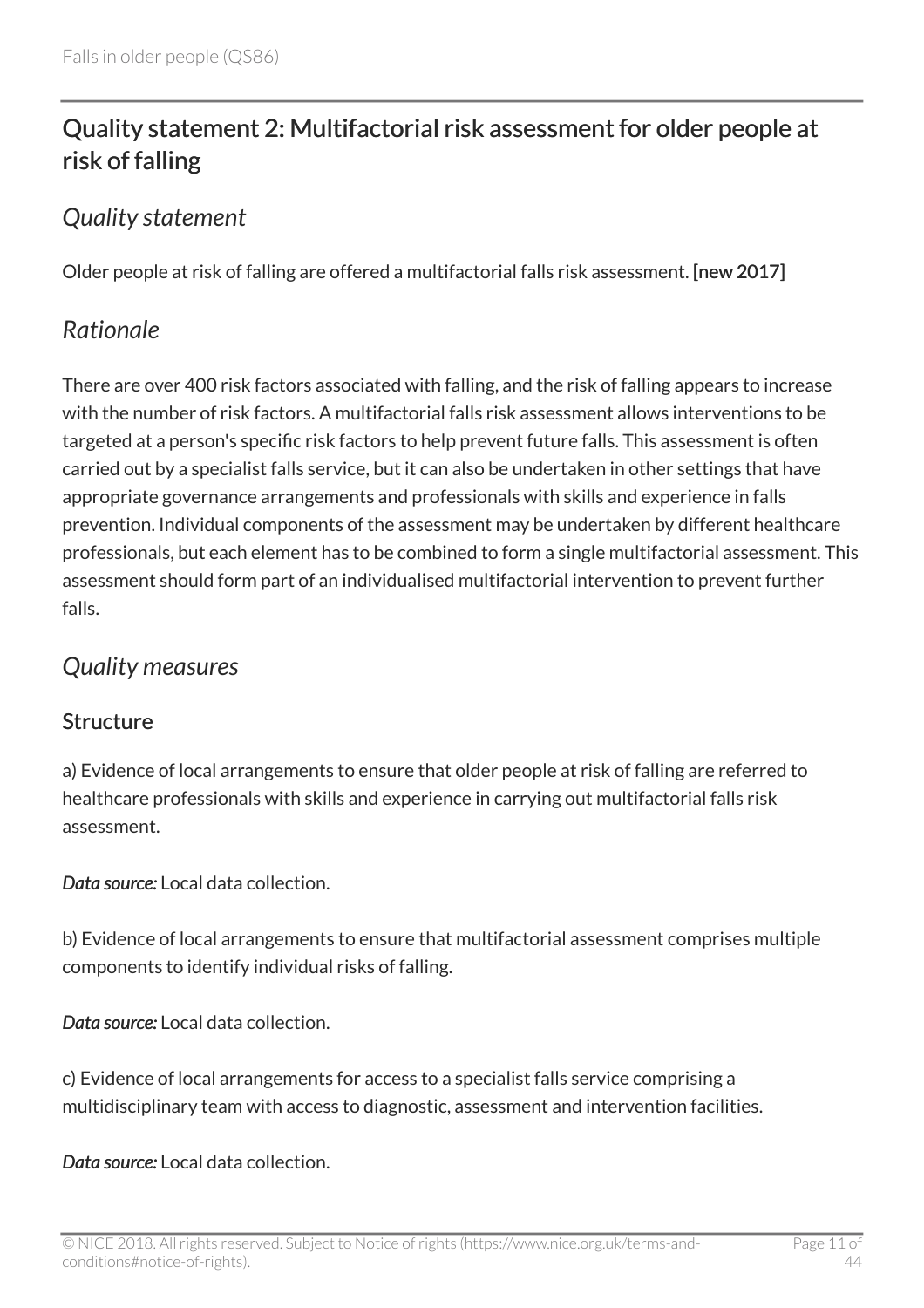#### Process

a) Proportion of older people at risk of falling presenting to a healthcare professional who are referred for multifactorial falls risk assessment.

Numerator – the number in the denominator where the older person was referred for a multifactorial falls risk assessment.

Denominator – the number of older people presenting to a healthcare professional who are considered to be at risk of falling.

*Data source:* Local data collection based on reviews of individual care records.

b) Proportion of older people at risk of falling who have a multifactorial falls risk assessment following referral by a healthcare professional.

Numerator – the number in the denominator where the older person has had a multifactorial falls risk assessment.

Denominator – the number of older people at risk of falling referred for a multifactorial falls risk assessment by a healthcare professional.

*Data source:* Local data collection based on reviews of individual care records.

#### Outcome

a) Number of older people alerted to their specific risks of falling.

*Data source:*Local data collection based on reviews of individual care records.

b) Proportion of older people with underlying health problems identified.

*Data source:*Local data collection based on reviews of individual care records.

c) Rate of falls in older people.

*Data source:*Local data collection based on reviews of individual care records.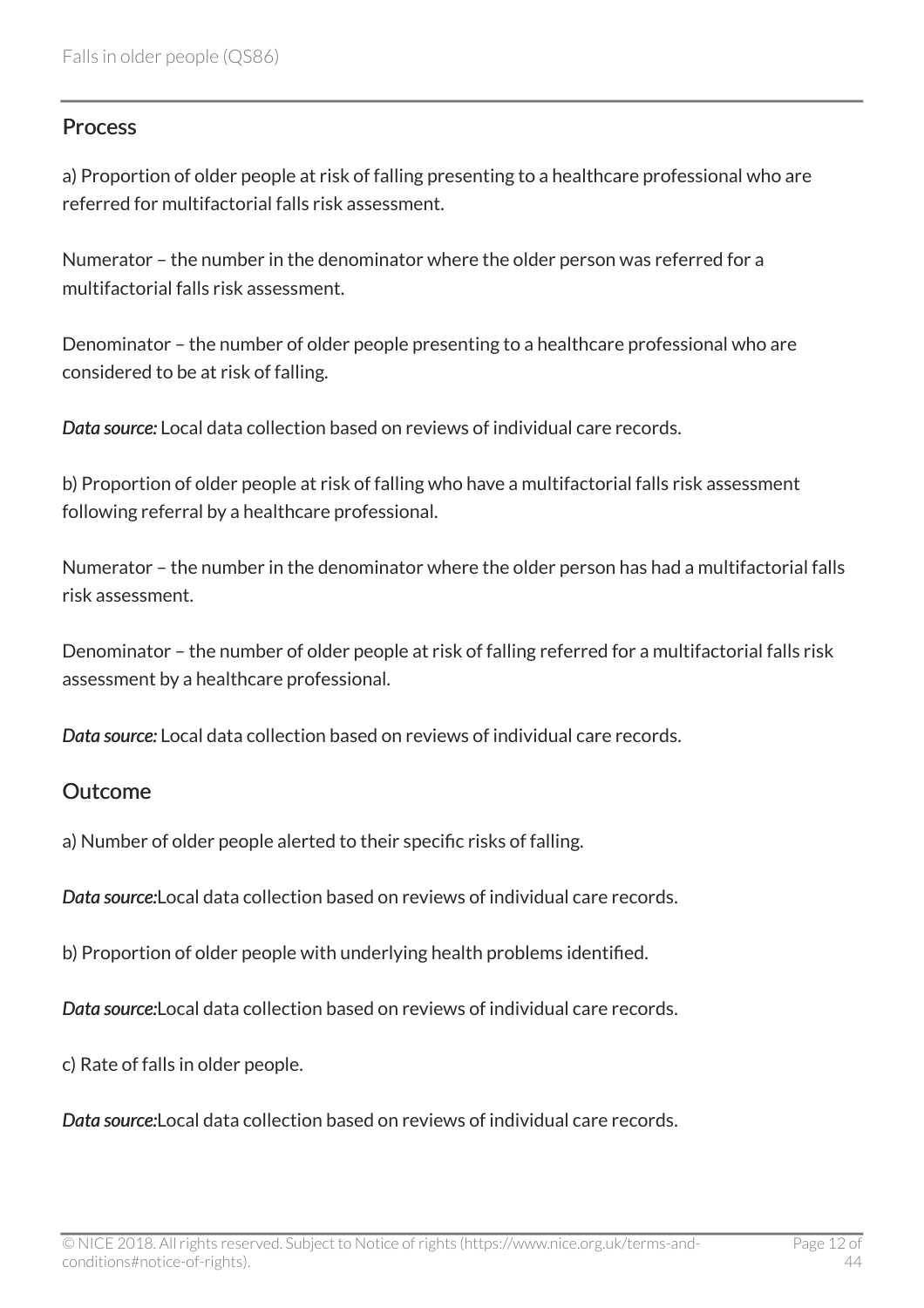d) Injuries due to falls in people aged 65 and over (age-sex standardised rate of emergency hospital admissions for injuries due to falls in people aged 65 and over per 100,000 population).

*Data source:*[Public health outcomes framework](http://www.phoutcomes.info/) (available at local authority level) and [CCG](https://www.england.nhs.uk/commissioning/ccg-auth/) [improvement and assessment framework](https://www.england.nhs.uk/commissioning/ccg-auth/) (available at clinical commissioning group level).

### <span id="page-12-0"></span>*What the quality statement means for different audiences*

Service providers (such as specialist falls services) ensure that protocols are in place to receive referrals of older people at risk of falling; and that assessments are undertaken by staff with skills and experience in falls prevention, that they comprise multiple components to assess individual risk factors and form part of a multifactorial intervention. Outside of specialist falls services, providers ensure that referral pathways are in place for specialist assessment when needed.

Healthcare professionals (such as consultants, GPs, nurses, physiotherapists and occupational therapists) work in a collaborative local context that enables assessments to be undertaken by staff with skills and experience in falls prevention in an appropriate care setting, with local referral pathways to support specialist assessment when needed. Professionals undertaking the assessment identify individual risk factors that can be addressed through multifactorial intervention.

Commissioners (such as clinical commissioning groups and NHS England) commission services that perform multifactorial falls risk assessments in appropriate care settings with local referral pathways to support specialist assessment when needed, using professionals with skills and experience in falls prevention working in a collaborative local context.

Older people at risk of falling are offered an assessment to identify if they have fallen in the past year or if they have problems with balance or walking. This assessment will show if there is anything that might make them more likely to fall and whether there are things that can be done to prevent this.

# <span id="page-12-1"></span>*Source guidance*

- [Falls risk assessment](http://cks.nice.org.uk/falls-risk-assessment) (2014) NICE clinical knowledge summary
- [Falls in older people: assessing risk and prevention](http://www.nice.org.uk/guidance/cg161) (2013) NICE guideline CG161, recommendations 1.1.2.1 (key priority for implementation) and 1.1.2.2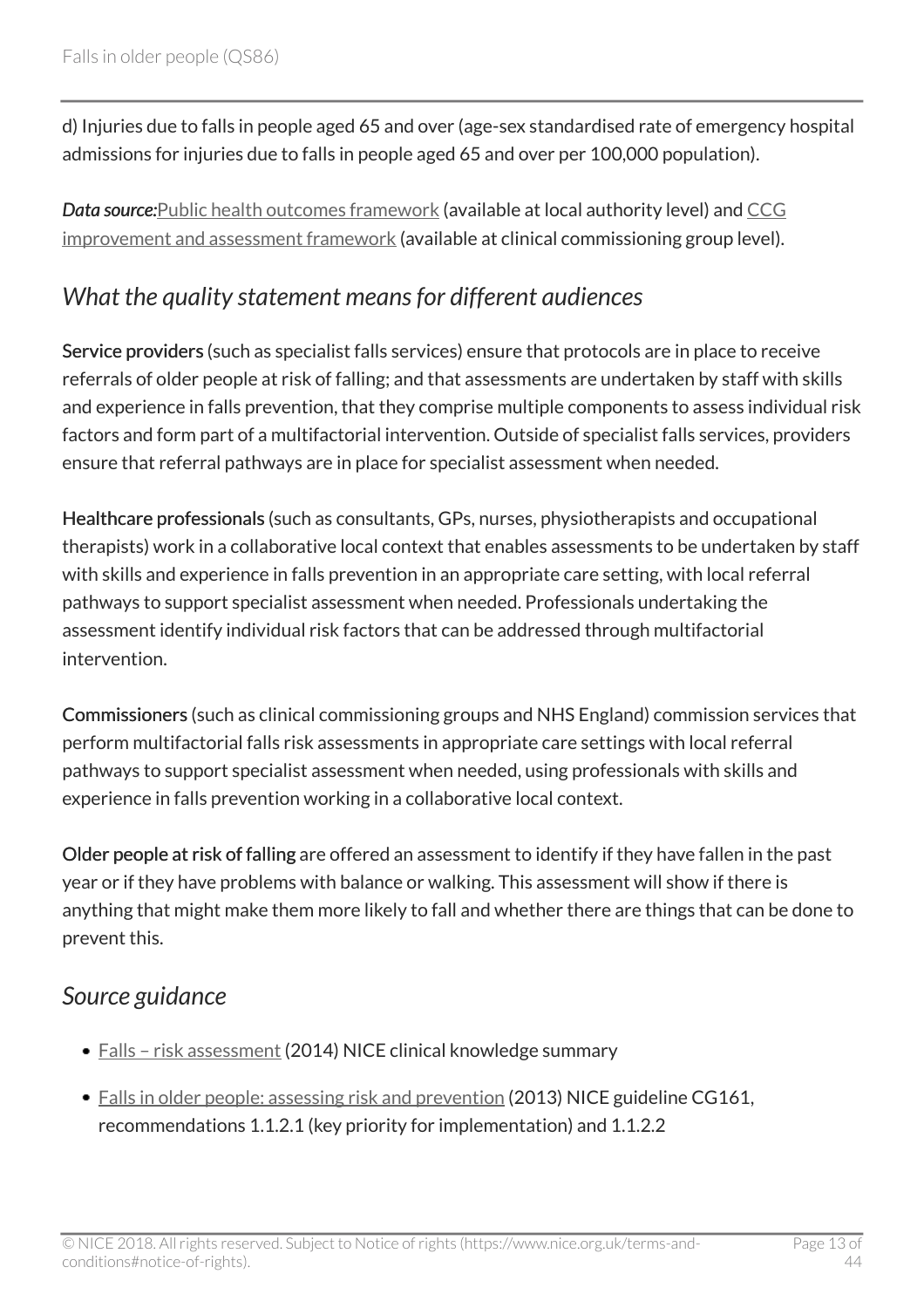# <span id="page-13-0"></span>*Definitions of terms used in this quality statement*

### Fall

A fall is defined as an unintentional or unexpected loss of balance resulting in coming to rest on the floor, the ground, or an object below knee level.

[NICE's clinical knowledge summary on [falls – risk assessment\]](http://cks.nice.org.uk/falls-risk-assessment)

### Older people

Older people are those aged 65 and over living in their own home or in an extended care setting such as a nursing home or supported accommodation.

[Adapted from NICE's guideline on [falls in older people: assessing risk and prevention\]](http://www.nice.org.uk/guidance/cg161)

### At risk of falling

People aged 65 years and over who have had 2 or more falls in the past 12 months, or demonstrate abnormalities of gait or balance.

[Adapted from NICE's guideline on [falls in older people: assessing risk and prevention,](http://www.nice.org.uk/guidance/cg161) recommendation 1.1.2.1, and clinical knowledge summary on [falls – risk assessment\]](http://cks.nice.org.uk/falls-risk-assessment)

### Multifactorial falls risk assessment

An assessment with multiple components that aims to identify a person's risk factors for falling. This assessment should be performed by a healthcare professional with appropriate skills and experience. It should be part of an individualised, multifactorial intervention. A multifactorial falls risk assessment may include the following:

- identification of falls history
- assessment of gait, balance and mobility, strength and muscle weakness
- assessment of osteoporosis risk
- assessment of fracture risk
- assessment of perceived functional ability and fear relating to falling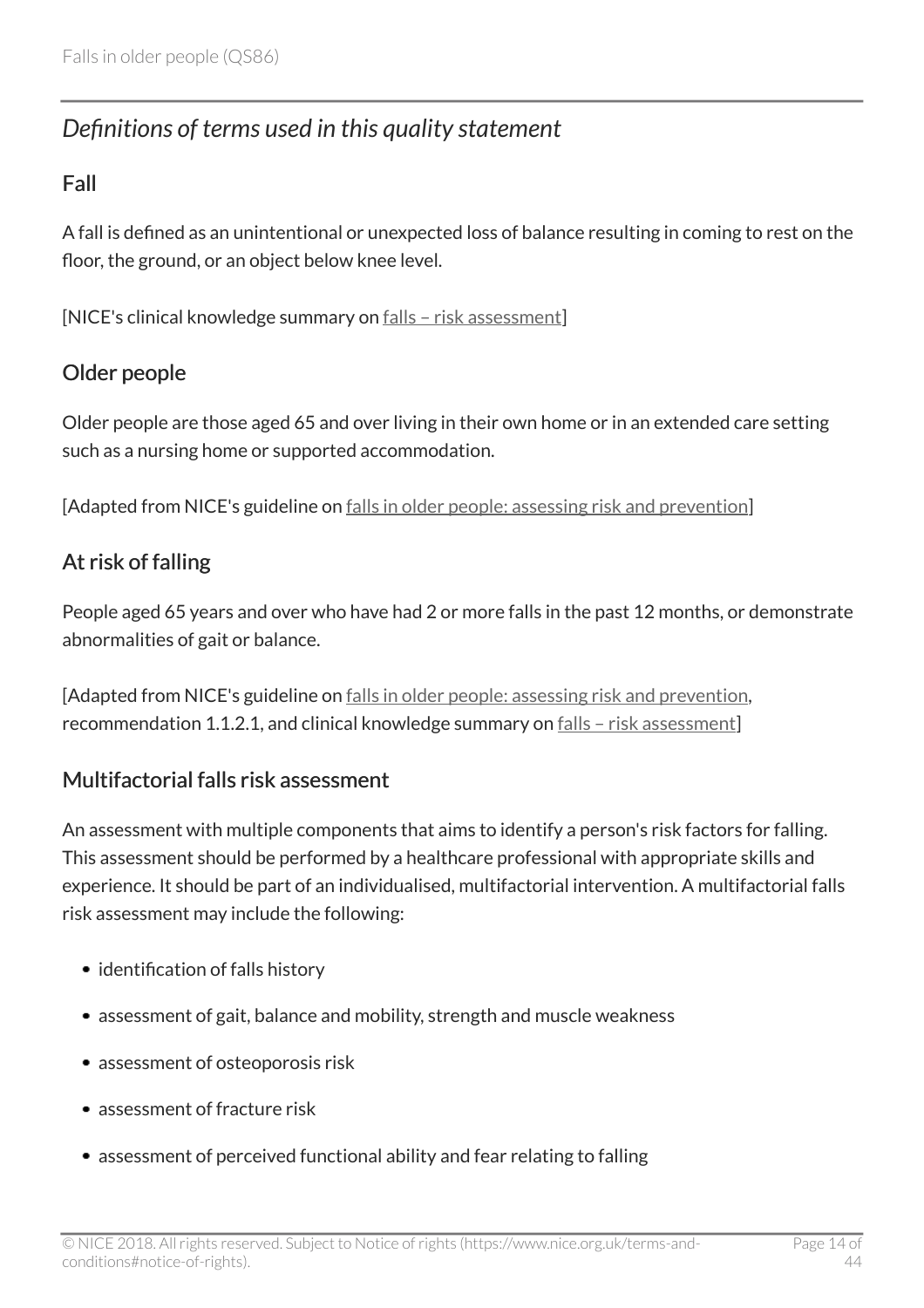- assessment of visual impairment
- assessment of cognitive impairment and neurological examination
- assessment of urinary incontinence
- assessment of home hazards
- cardiovascular examination and medication review.

[Adapted from NICE's guideline on [falls in older people: assessing risk and prevention,](http://www.nice.org.uk/guidance/cg161) recommendations 1.1.2.1 and 1.1.2.2, and expert consensus]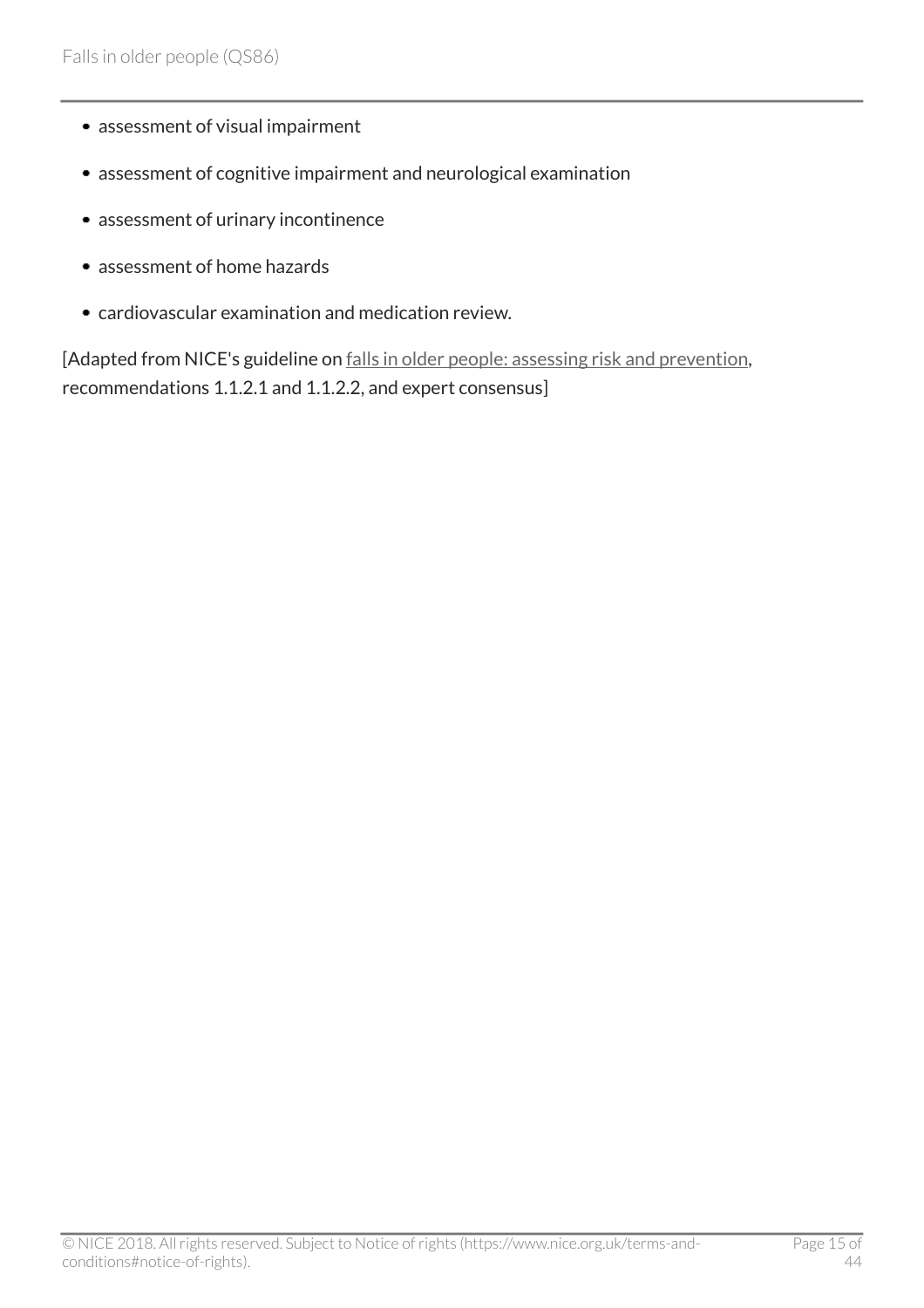# <span id="page-15-0"></span>Quality statement 3: Multifactorial intervention

# <span id="page-15-1"></span>*Quality statement*

Older people assessed as being at increased risk of falling have an individualised multifactorial intervention. [new 2017]

# <span id="page-15-2"></span>*Rationale*

The causes of falls are multifactorial, and the risk of falling appears to increase with the number of risk factors. Multifactorial falls risk assessment allows a person's risk factors to be identified. Multiple interventions can then target these specific risk factors and reduce several components of falls risk.

# <span id="page-15-3"></span>*Quality measures*

### Structure

Evidence of local arrangements to ensure that older people assessed as being at increased risk of falling have an individualised multifactorial intervention.

*Data source:* Local data collection.

#### **Process**

Proportion of older people assessed as being at increased risk of falling who have an individualised multifactorial intervention.

Numerator – the number in the denominator where the older person has received an individualised multifactorial intervention.

Denominator – the number of older people assessed as being at increased risk of falling.

*Data source:* Local data collection. Numerator sourced from individual patient records. Denominator sourced from information collected in multifactorial falls risk assessments.

### Outcome

a) Rates of falls in older people.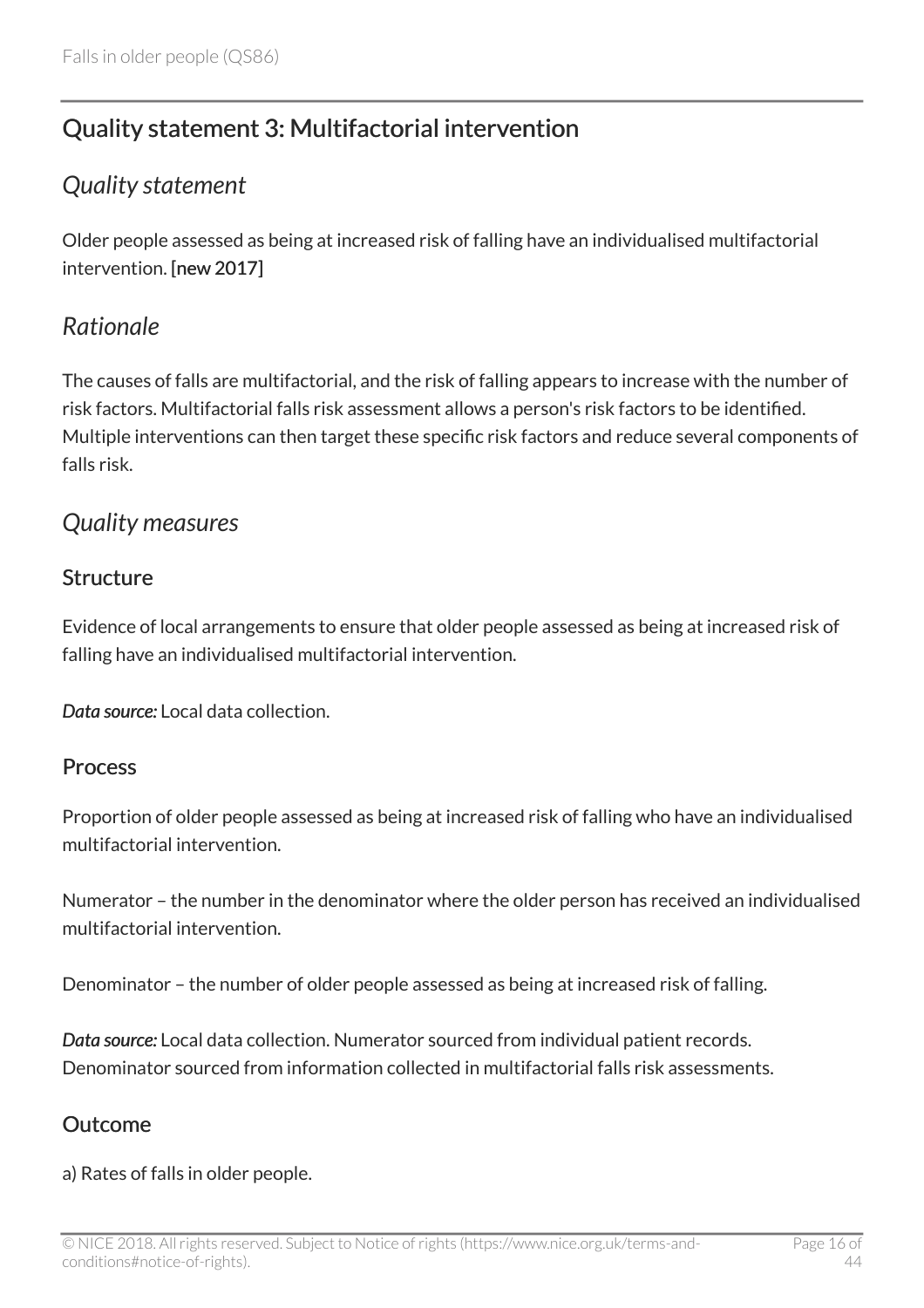*Data source:*Local data collection based on reviews of individual care records.

b) Injuries due to falls in people aged 65 and over (age-sex standardised rate of emergency hospital admissions for injuries due to falls in people aged 65 and over per 100,000 population).

*Data source:*[Public health outcomes framework](http://www.phoutcomes.info/) (available at local authority level) and [CCG](https://www.england.nhs.uk/commissioning/ccg-auth/) [improvement and assessment framework](https://www.england.nhs.uk/commissioning/ccg-auth/) (available at clinical commissioning group level).

c) Proportion of older people who have received a multifactorial intervention for falls who feel able to manage activities of daily living.

*Data source:*Local data collection based on surveys of older people who have had a multifactorial intervention for falls.

# <span id="page-16-0"></span>*What the quality statement means for different audiences*

Service providers (such as specialist falls services) ensure that systems and governance structures are in place to provide interventions to address people's individual risk factors when they are identified through multifactorial risk assessment; to coordinate interventions across different professionals and settings; and to ensure that appropriate staff perform the interventions.

Healthcare professionals (such as consultant geriatricians, nurses, physiotherapists, occupational therapists and primary care practitioners) identify interventions to address an older person's specific risk factors established through a multifactorial falls risk assessment; discuss the interventions with the person and how they can be tailored to their needs; deliver the interventions; and document them in the patient's record.

Commissioners (such as clinical commissioning groups and NHS England) ensure that they commission services so that older people who are assessed as being at increased risk of falling receive an individualised multifactorial intervention based on multifactorial falls risk assessment.

Older people who have had an assessment that shows they are at increased risk of falling develop a plan with a healthcare professional to stop them from falling. This plan may include treating health problems, making changes at home, exercises to help their strength and balance, having their eyes checked and looking at whether any medicines they take should be changed.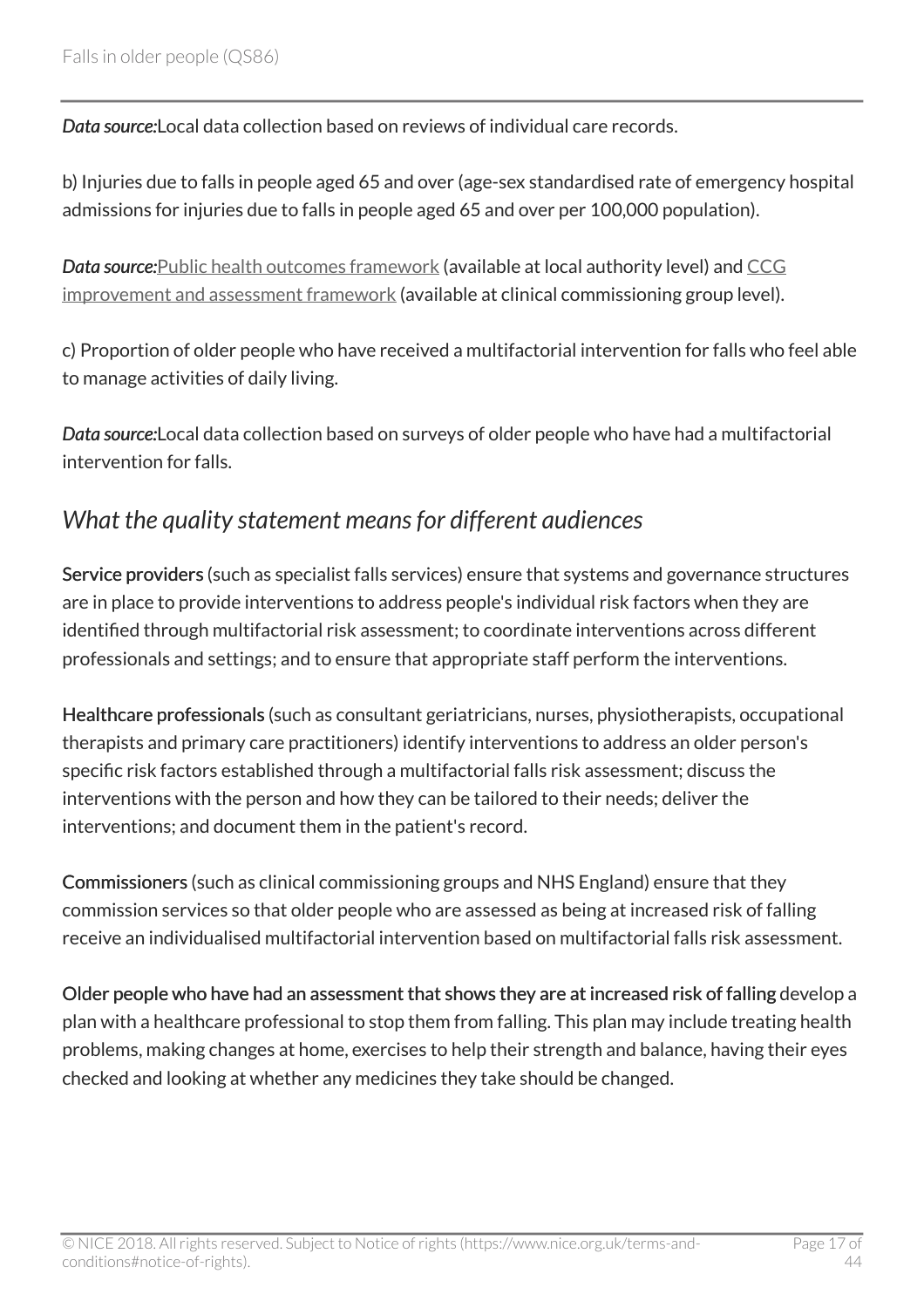### <span id="page-17-0"></span>*Source guidance*

- [Falls risk assessment](http://cks.nice.org.uk/falls-risk-assessment) (2014) NICE clinical knowledge summary
- [Falls in older people: assessing risk and prevention](http://www.nice.org.uk/guidance/cg161) (2013) NICE guideline CG161, recommendation 1.1.3.1

### <span id="page-17-1"></span>*Definitions of terms used in this quality statement*

### Fall

A fall is defined as an unintentional or unexpected loss of balance resulting in coming to rest on the floor, the ground, or an object below knee level.

[NICE's clinical knowledge summary on [falls – risk assessment\]](http://cks.nice.org.uk/falls-risk-assessment)

#### Older people

Older people are those aged 65 and over living in their own home, or in an extended care setting such as a nursing home or supported accommodation.

[Adapted from NICE's guideline on [falls in older people: assessing risk and prevention\]](http://www.nice.org.uk/guidance/cg161)

#### Assessed as being at increased risk of falling

People identified as being at increased risk of falling through a multifactorial falls risk assessment, which is an assessment with multiple components to identify a person's risk factors for falling.

[Adapted from NICE's guideline on [falls in older people: assessing risk and prevention\]](http://www.nice.org.uk/guidance/cg161)

### Individualised multifactorial intervention

An individualised multifactorial intervention is an intervention with multiple components that aims to address the risk factors for falling that are identified in a person's individual multifactorial assessment. Specific components common in successful multifactorial interventions are:

- strength and balance training
- home hazard assessment and intervention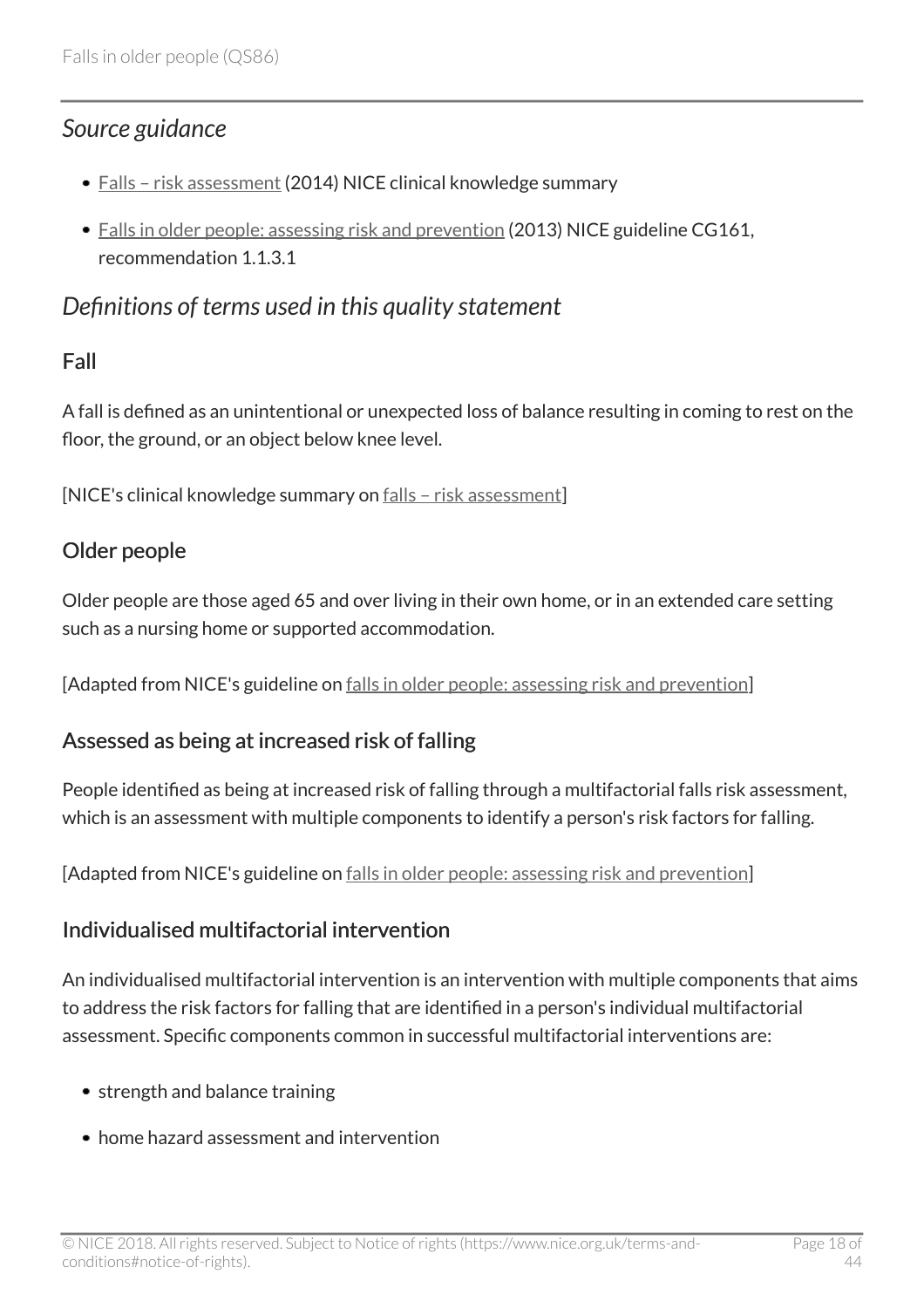- vision assessment and referral
- medication review with modification or withdrawal.

The following interventions are not recommended to address falls risk factors due to insufficient or conflicting evidence, although they may result in other health benefits:

- low intensity exercise combined with incontinence programmes
- group exercise (not individually prescribed)
- cognitive behavioural interventions
- referral for correction of visual impairment as a single intervention
- vitamin D
- hip protectors
- brisk walking.

[Adapted from NICE's guideline on [falls in older people: assessing risk and prevention,](http://www.nice.org.uk/guidance/cg161) recommendation 1.1.3.1, and clinical knowledge summary on falls - risk assessment]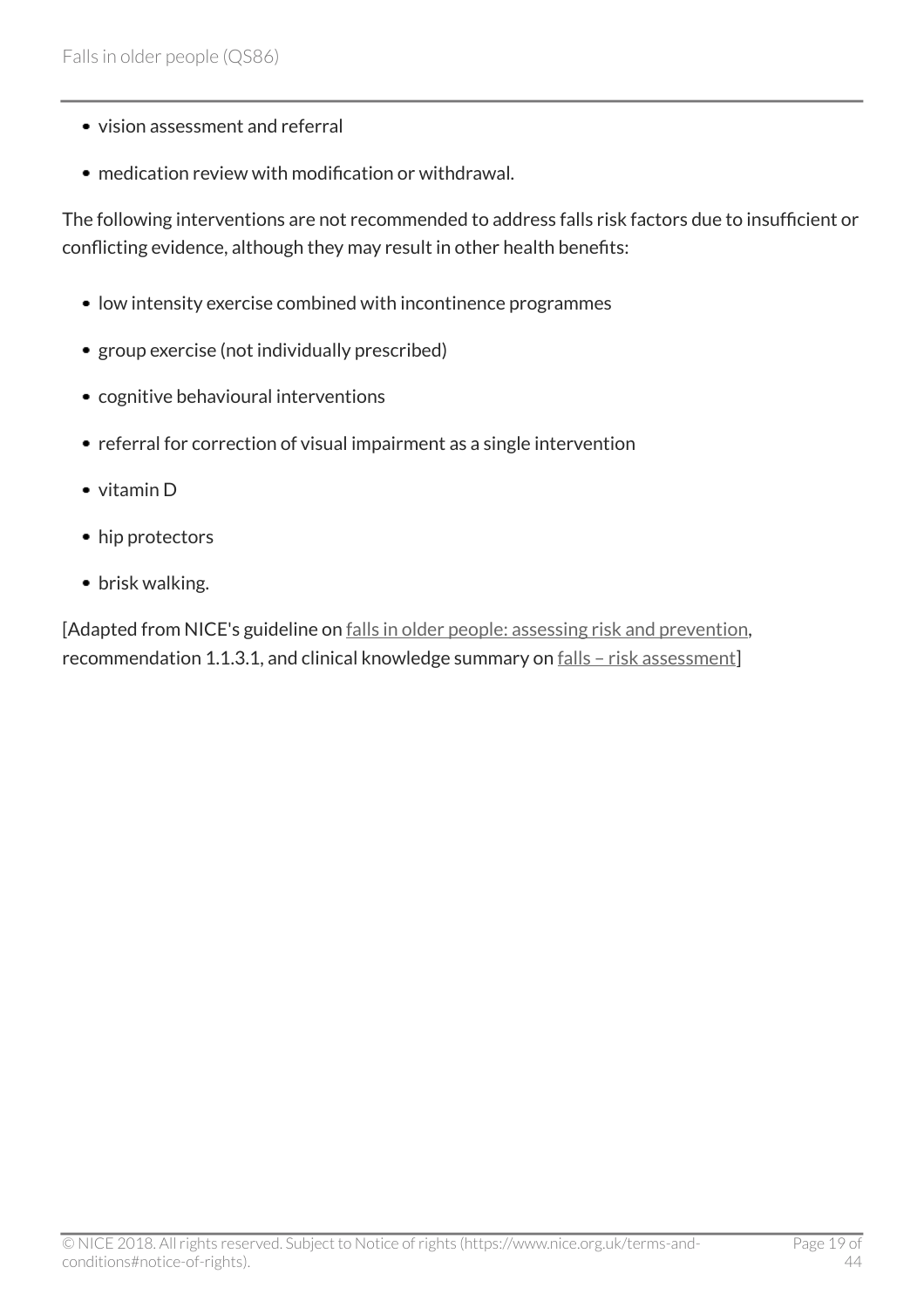# <span id="page-19-0"></span>Quality statement 4: Checks for injury after an inpatient fall

# <span id="page-19-1"></span>*Quality statement*

Older people who fall during a hospital stay are checked for signs or symptoms of fracture and potential for spinal injury before they are moved. [2015]

# <span id="page-19-2"></span>*Rationale*

When a person falls, it is important that they are assessed and examined promptly to see if they are injured. This will help to inform decisions about safe handling and ensure that any injuries are treated in a timely manner. Checks for injury should be included in a post-fall protocol that is followed for all older people who fall during a hospital stay.

# <span id="page-19-3"></span>*Quality measures*

### **Structure**

Evidence of local arrangements to ensure that hospitals have a post-fall protocol that includes checks for signs or symptoms of fracture and potential for spinal injury before the older person is moved.

*Data source:* Local data collection. Results for 2011 were collected by the pilot audit by the Royal College of Physicians (2012) [Report of the 2011 inpatient falls pilot audit](https://www.rcplondon.ac.uk/projects/outputs/report-2011-inpatient-falls-pilot-audit), section 2: Policy, protocol and paperwork, table 2.5.1 (a).

#### Process

Proportion of falls by older people during a hospital stay where the person is checked for signs or symptoms of fracture and potential for spinal injury before they are moved.

Numerator – the number in the denominator where the person is checked for signs or symptoms of fracture and potential for spinal injury before they are moved.

Denominator – the number of falls in older people during a hospital stay.

*Data source:* Local data collection.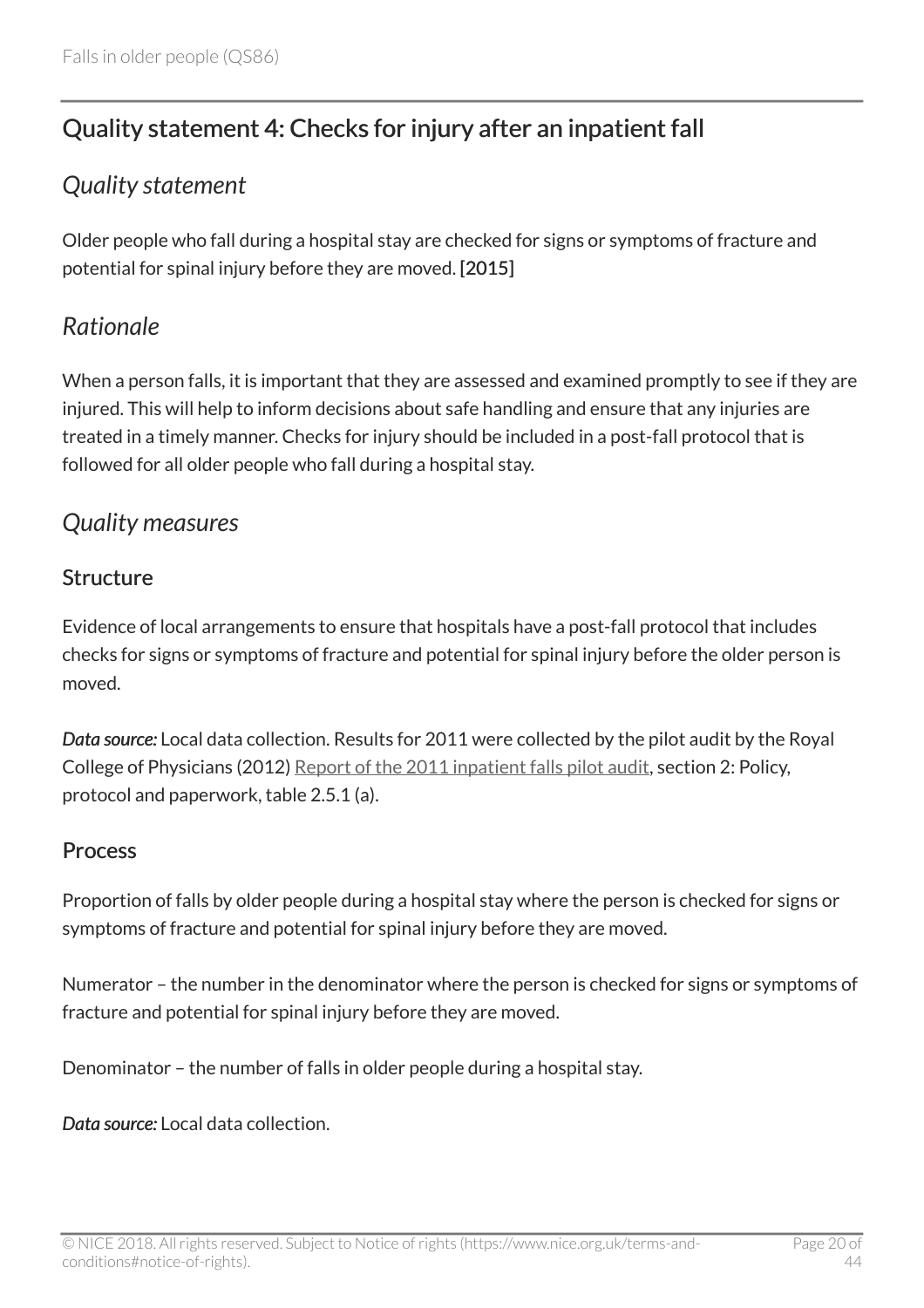#### **Outcome**

(a) Level of harm caused by falls in hospital in people aged 65 and over.

*Data source:* Local data collection.

(b) Injuries resulting from falls in hospital in people aged 65 and over.

*Data source:* Local data collection.

# <span id="page-20-0"></span>*What the quality statement means for different audiences*

Service providers (NHS organisations with inpatient beds, such as district hospitals, mental health trusts and specialist hospitals) ensure that staff have access to and follow a post-fall protocol that includes undertaking checks for signs or symptoms of fracture and potential for spinal injury before moving an older person who has fallen.

Healthcare professionals check older people who fall in hospital for signs or symptoms of fracture and potential for spinal injury before moving them.

Commissioners (clinical commissioning groups and NHS England) ensure that they commission services from providers that have a post-fall protocol that includes undertaking checks for signs or symptoms of fracture and potential for spinal injury before moving an older person who has fallen.

Older people who fall in hospital are checked for fractures and possible injury to their spine before they are moved.

### <span id="page-20-1"></span>*Source guidance*

National Patient Safety Agency (2011) [Rapid response report: Essential care after an inpatient fall,](http://www.nrls.npsa.nhs.uk/resources/?EntryId45=94033) recommendation 1

# <span id="page-20-2"></span>*Definitions of terms used in this quality statement*

### Fall

A fall is defined as an unintentional or unexpected loss of balance resulting in coming to rest on the floor, the ground, or an object below knee level.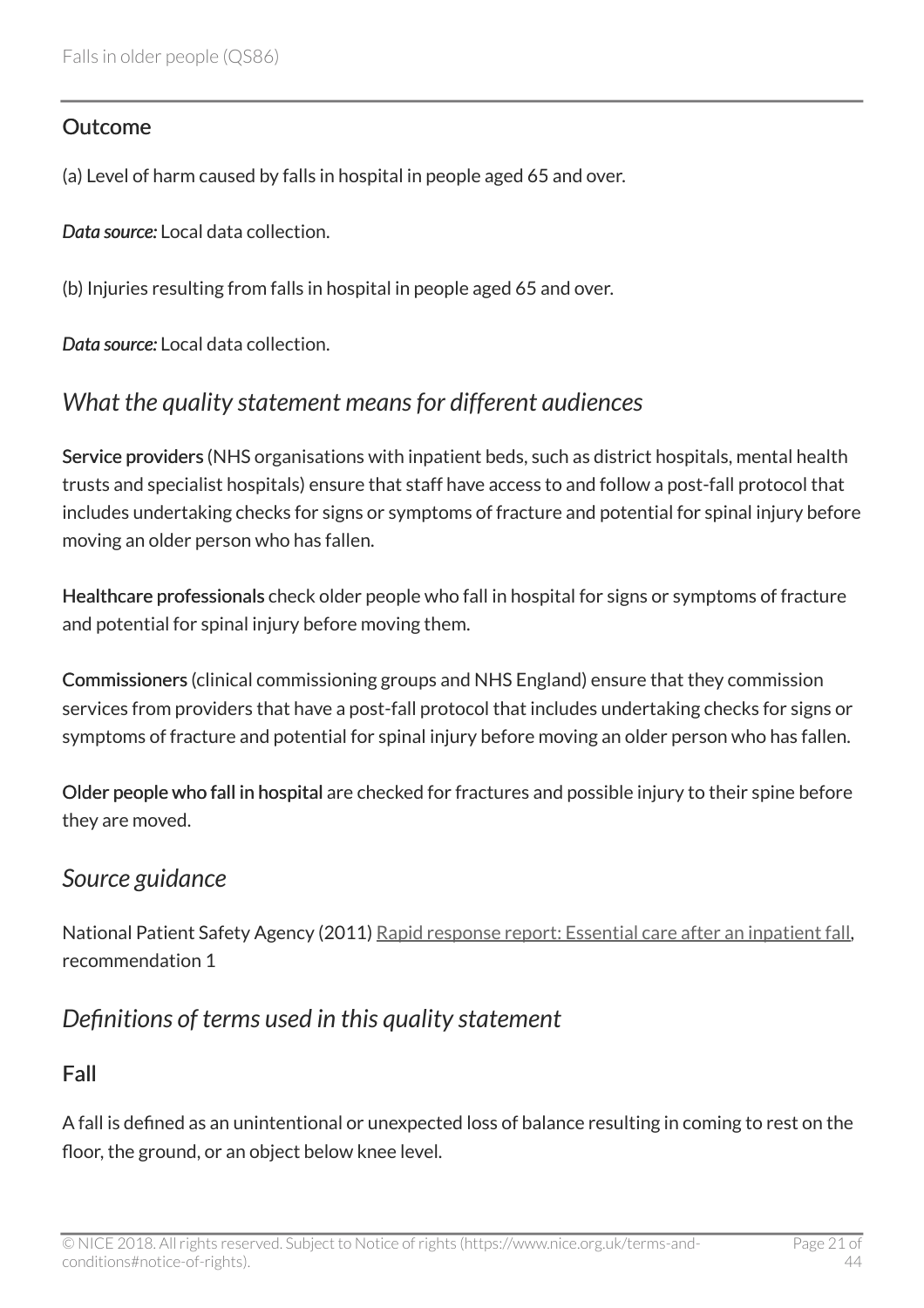#### [NICE's clinical knowledge summary on [falls – risk assessment\]](http://cks.nice.org.uk/falls-risk-assessment)

### Post-fall protocol

A post-fall protocol should include:

- checks by healthcare professionals for signs or symptoms of fracture and potential for spinal injury before the patient is moved
- safe manual handling methods for patients with signs or symptoms of fracture or potential for spinal injury (community hospitals and mental health units without the necessary equipment or staff expertise may be able to achieve this in collaboration with emergency services)
- frequency and duration of neurological observations for all patients where head injury has occurred or cannot be excluded (for example, unwitnessed falls) based on the NICE guideline on [head injury](http://www.nice.org.uk/guidance/cg176)
- timescales for medical examination after a fall (including fast-track assessment for patients who show signs of serious injury, are highly vulnerable to injury or have been immobilised); medical examination should be completed within a maximum of 12 hours, or 30 minutes if fasttracked.

The post-fall protocol should be easily accessible (for example, laminated versions at nursing stations).

[Adapted from the National Patient Safety Agency's rapid response report on [essential care after](http://www.nrls.npsa.nhs.uk/resources/?EntryId45=94033) [an inpatient fall](http://www.nrls.npsa.nhs.uk/resources/?EntryId45=94033), recommendations 1 and 2, and expert consensus]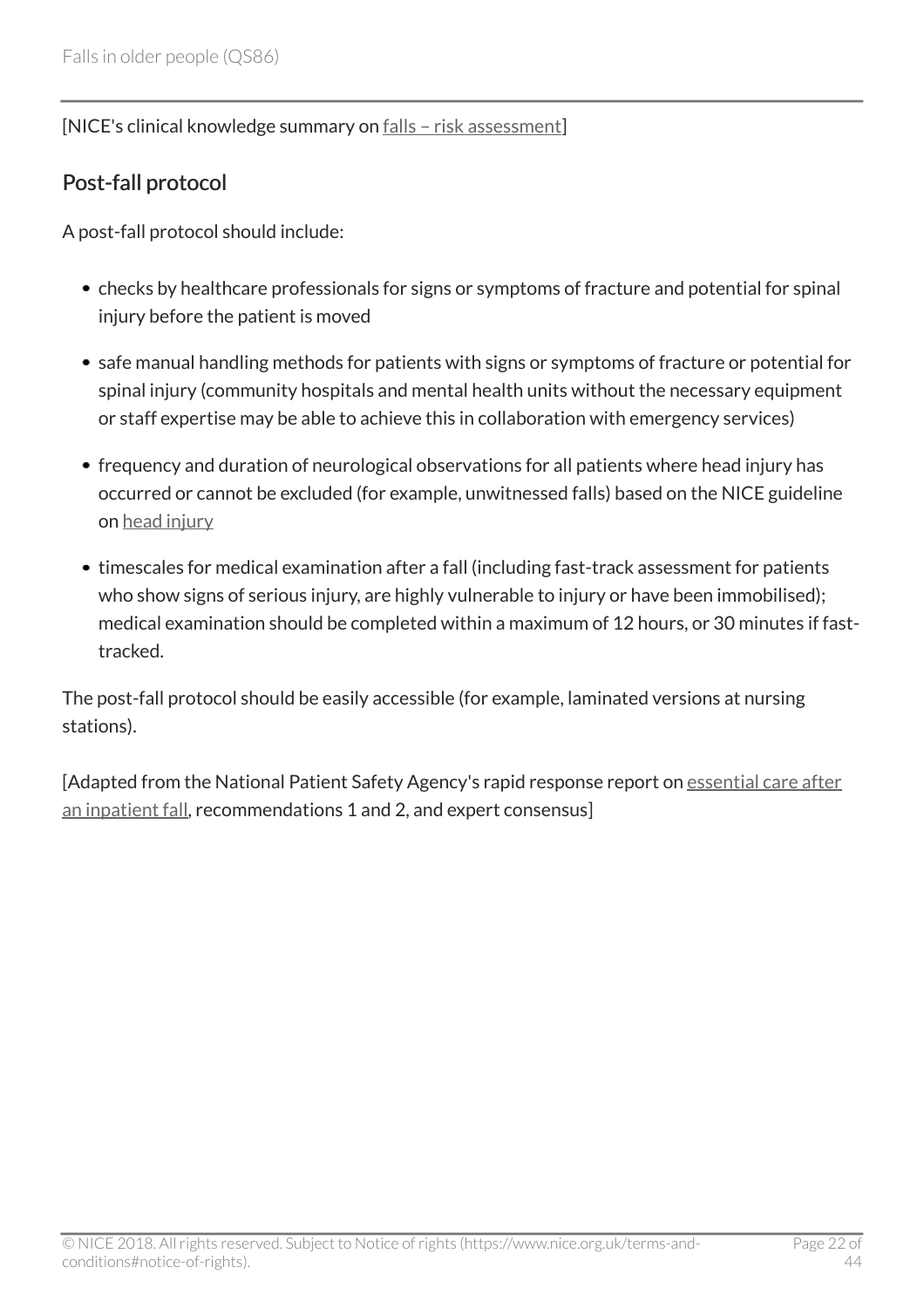# <span id="page-22-0"></span>Quality statement 5: Safe manual handling after an inpatient fall

# <span id="page-22-1"></span>*Quality statement*

Older people who fall during a hospital stay and have signs or symptoms of fracture or potential for spinal injury are moved using safe manual handling methods. [2015]

# <span id="page-22-2"></span>*Rationale*

When a person falls, it is important that safe methods are used to move them, to avoid causing pain and/or further injury. This is critical to their chances of making a full recovery. Safe manual handling methods should be included in a post-fall protocol that is followed for all older people who fall during a hospital stay.

# <span id="page-22-3"></span>*Quality measures*

#### **Structure**

Evidence of local arrangements to ensure that hospitals have a post-fall protocol that includes using safe manual handling methods for moving older people with signs or symptoms of fracture or potential for spinal injury.

*Data source:* Local data collection. Results for 2011 were collected by the pilot audit by the Royal College of Physicians (2012) [Report of the 2011 inpatient falls pilot audit](https://www.rcplondon.ac.uk/projects/outputs/report-2011-inpatient-falls-pilot-audit), section 2: Policy, protocol and paperwork, table 2.5.1 (b).

#### Process

Proportion of falls by older people during a hospital stay where the person has signs or symptoms of fracture or potential for spinal injury and is moved using safe manual handling methods.

Numerator – the number in the denominator where the person is moved using safe manual handling methods.

Denominator – the number of falls by older people during a hospital stay where the person has signs or symptoms of fracture or potential for spinal injury.

*Data source:* Local data collection.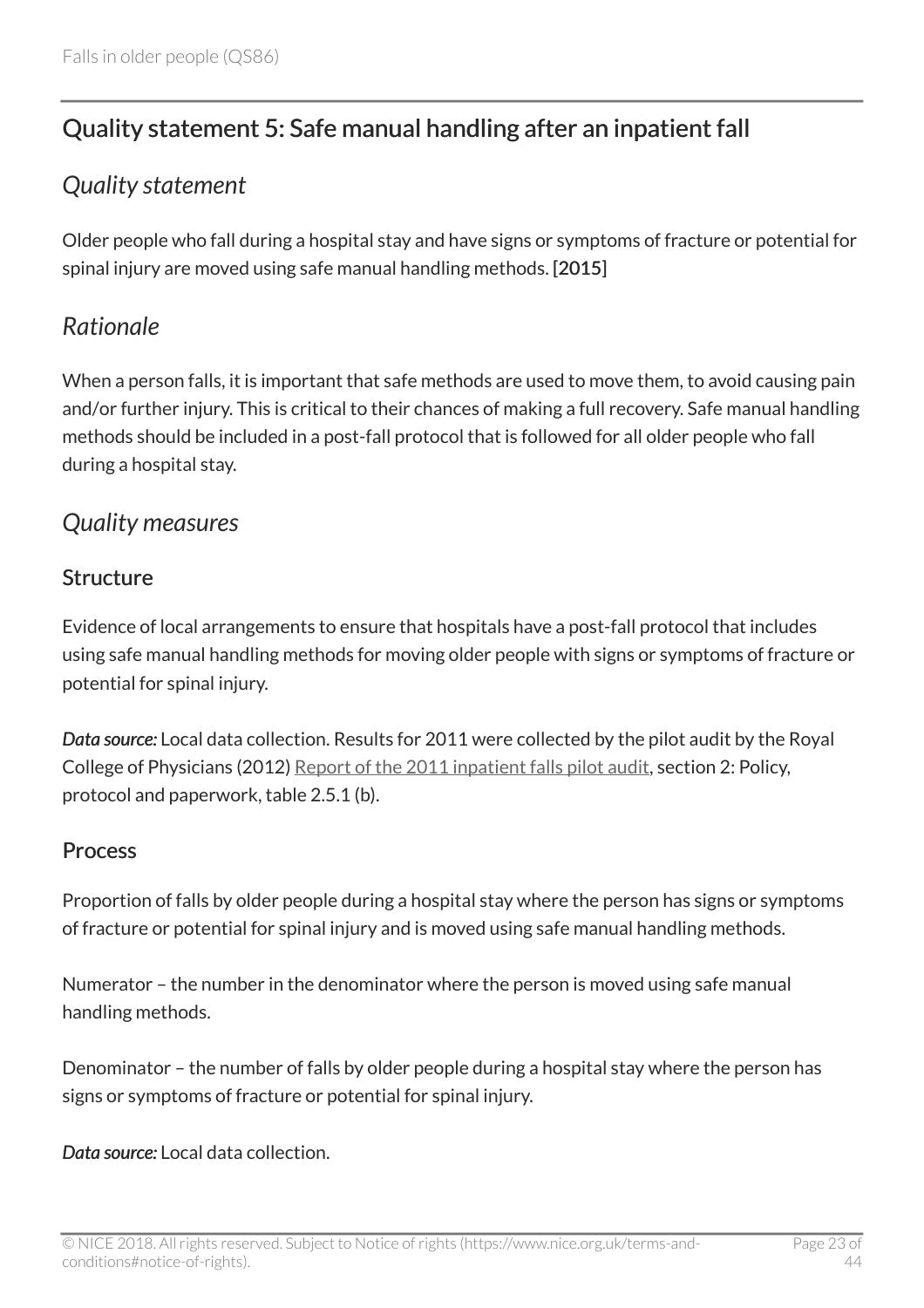### **Outcome**

Level of harm caused by falls in hospital in people aged 65 and over.

*Data source:* Local data collection.

# <span id="page-23-0"></span>*What the quality statement means for different audiences*

Service providers (NHS organisations with inpatient beds, such as district hospitals, mental health trusts and specialist hospitals) ensure that staff have access to and follow a post-fall protocol that includes using safe manual handling methods to move older people who have fallen in hospital and have signs or symptoms of fracture or potential for spinal injury.

Healthcare professionals use safe manual handling methods to move older people who fall in hospital and have signs or symptoms of fracture or potential for spinal injury.

Commissioners (clinical commissioning groups and NHS England) ensure that they commission services from providers that have a post-fall protocol that includes using safe manual handling methods to move older people who have fallen in hospital and have signs or symptoms of fracture or potential for spinal injury.

Older people who fall in hospital and who may have a fracture or possible injury to their spine are moved in a safe manner, using suitable equipment if needed.

### <span id="page-23-1"></span>*Source guidance*

National Patient Safety Agency (2011) [Rapid response report: Essential care after an inpatient fall,](http://www.nrls.npsa.nhs.uk/resources/?EntryId45=94033) recommendation 1

# <span id="page-23-2"></span>*Definitions of terms used in this quality statement*

### Fall

A fall is defined as an unintentional or unexpected loss of balance resulting in coming to rest on the floor, the ground, or an object below knee level.

[NICE's clinical knowledge summary on [falls – risk assessment\]](http://cks.nice.org.uk/falls-risk-assessment)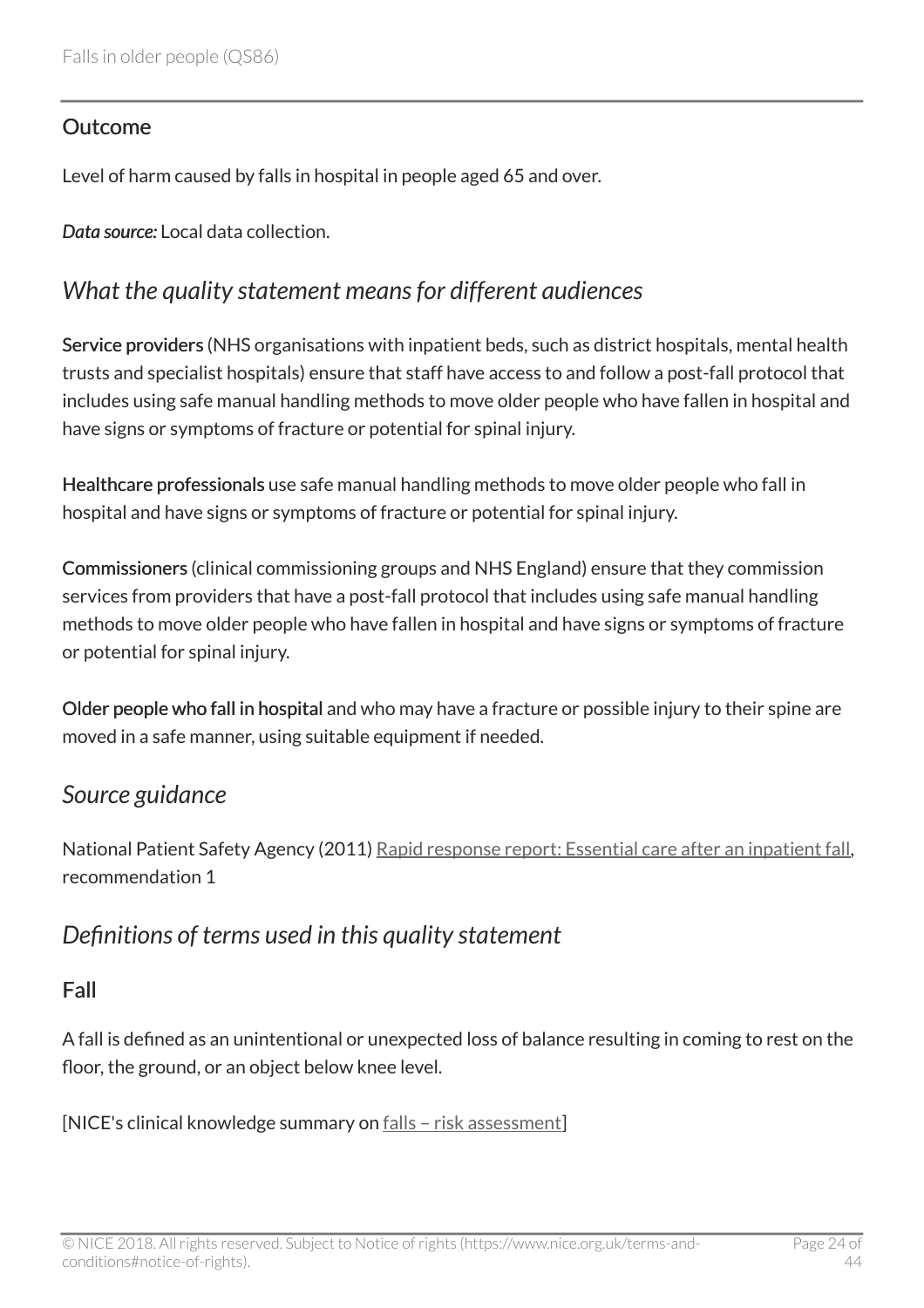### Post-fall protocol

A post-fall protocol should include:

- checks by healthcare professionals for signs or symptoms of fracture and potential for spinal injury before the patient is moved
- safe manual handling methods for patients with signs or symptoms of fracture or potential for spinal injury (community hospitals and mental health units without the necessary equipment or staff expertise may be able to achieve this in collaboration with emergency services)
- frequency and duration of neurological observations for all patients where head injury has occurred or cannot be excluded (for example, unwitnessed falls) based on the NICE guideline on [head injury](http://www.nice.org.uk/guidance/cg176)
- timescales for medical examination after a fall (including fast-track assessment for patients who show signs of serious injury, are highly vulnerable to injury or have been immobilised); medical examination should be completed within a maximum of 12 hours, or 30 minutes if fasttracked.

The post-fall protocol should be easily accessible (for example, laminated versions at nursing stations).

[Adapted from the National Patient Safety Agency's rapid response report on [essential care after](http://www.nrls.npsa.nhs.uk/resources/?EntryId45=94033) [an inpatient fall](http://www.nrls.npsa.nhs.uk/resources/?EntryId45=94033), recommendations 1 and 2, and expert consensus]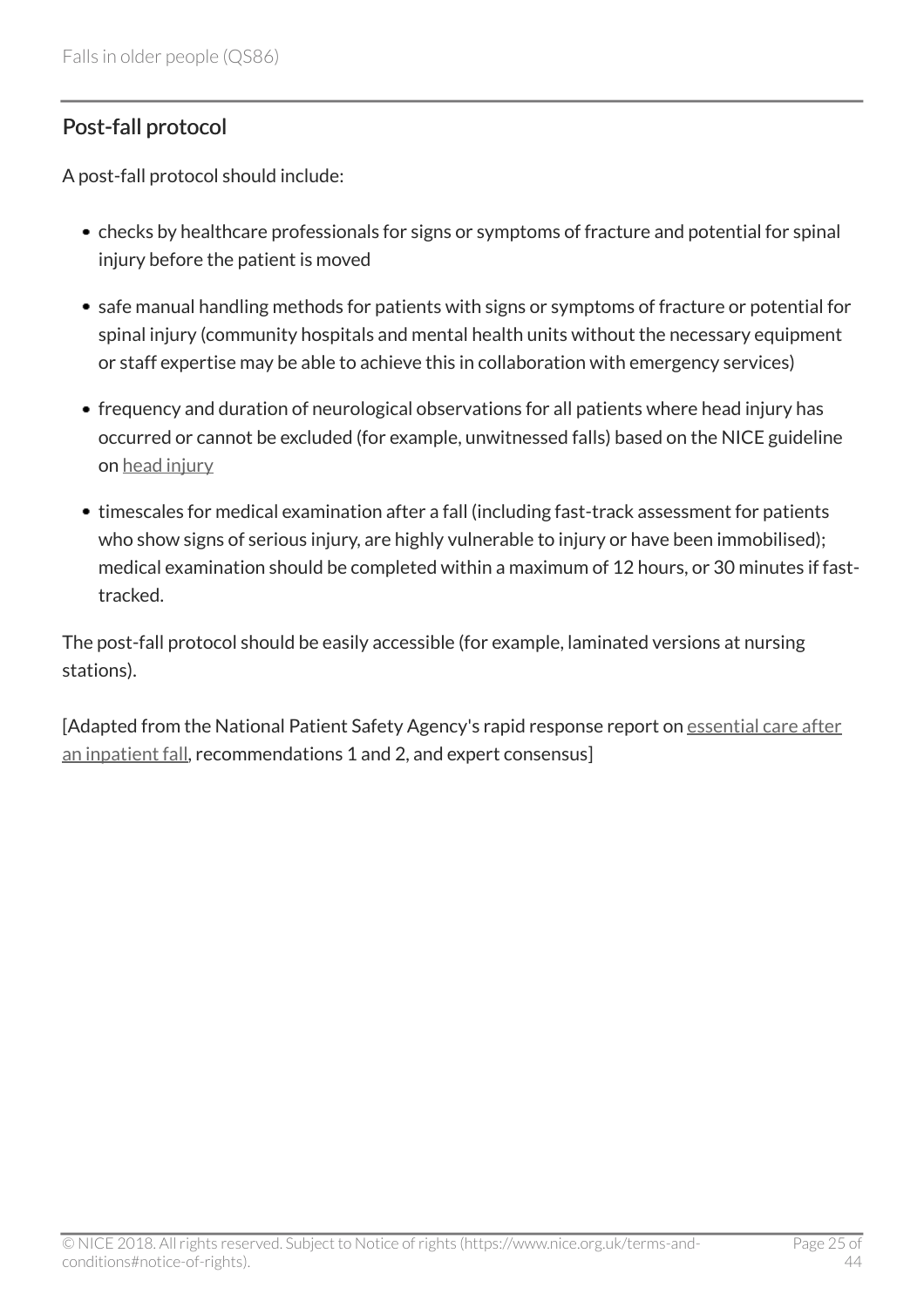# <span id="page-25-0"></span>Quality statement 6: Medical examination after an inpatient fall

# <span id="page-25-1"></span>*Quality statement*

Older people who fall during a hospital stay have a medical examination. [2015]

# <span id="page-25-2"></span>*Rationale*

When an older person falls, it is important that they have a prompt medical examination to see if they are injured. This is critical to their chances of making a full recovery. Timescales for medical examination should be included in a post-fall protocol that is followed for all older people who fall in hospital.

# <span id="page-25-3"></span>*Quality measures*

### **Structure**

Evidence of local arrangements to ensure that NHS organisations with inpatient beds have a postfall protocol that includes timescales for medical examination.

*Data source:* Local data collection. Results for 2011 were collected by the pilot audit by the Royal College of Physicians (2012) [Report of the 2011 inpatient falls pilot audit](https://www.rcplondon.ac.uk/projects/outputs/report-2011-inpatient-falls-pilot-audit), section 2: Policy, protocol and paperwork, table 2.5.1 (f).

### Process

a) Proportion of falls in older people during a hospital stay where the person has a medical examination completed within 12 hours.

Numerator – the number in the denominator where the person has a medical examination completed within 12 hours.

Denominator – the number of falls in older people during a hospital stay.

*Data source:* Local data collection.

b) Proportion of falls in older people during a hospital stay where the person shows signs of serious injury, is highly vulnerable to injury or has been immobilised, where a fast-track medical examination is completed within 30 minutes.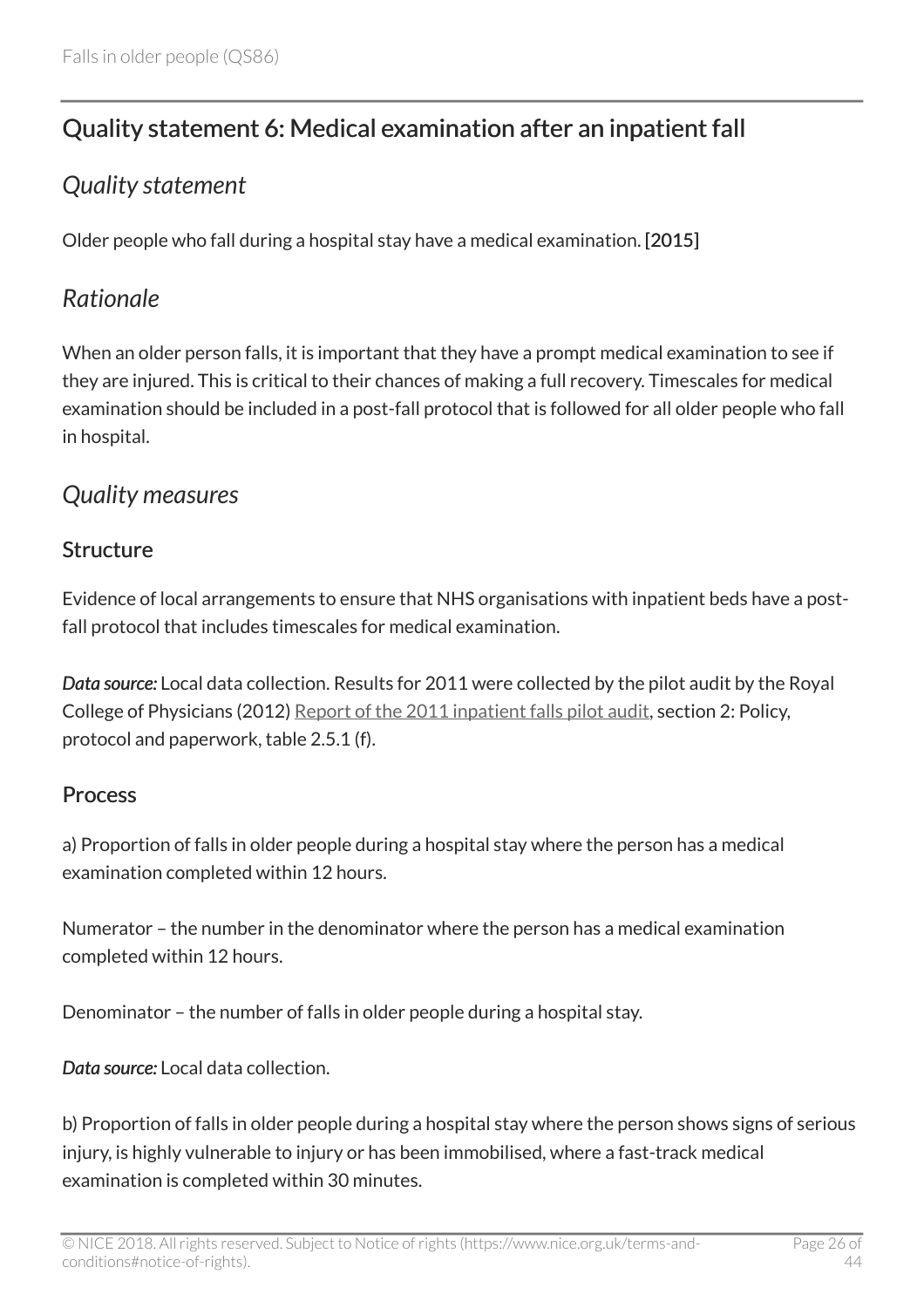Numerator – the number in the denominator where the person has a fast-track medical examination completed within 30 minutes.

Denominator – the number of falls in older people during a hospital stay where the person shows signs of serious injury, is highly vulnerable to injury or has been immobilised.

*Data source:* Local data collection.

#### **Outcome**

Level of harm caused by falls during a hospital stay in people aged 65 and over.

*Data source:* Local data collection.

### <span id="page-26-0"></span>*What the quality statement means for different audiences*

Service providers (NHS organisations with inpatient beds, such as district hospitals, mental health trusts and specialist hospitals) ensure that their staff have access to and follow a post-fall protocol that includes timescales for medical examination for older people who fall during a hospital stay.

Healthcare professionals (medically qualified) complete medical examinations within the timescales specified in their organisation's post-fall protocol for older people who fall in hospital.

Commissioners (clinical commissioning groups and NHS England) ensure that they commission services from providers that have a post-fall protocol that includes timescales for medical examination for older people who fall in hospital.

Older people who fall in hospital have a medical examination to see if they are injured, which is carried out soon after the fall.

### <span id="page-26-1"></span>*Source guidance*

National Patient Safety Agency (2011) [Rapid response report: Essential care after an inpatient fall,](http://www.nrls.npsa.nhs.uk/resources/?EntryId45=94033) recommendation 1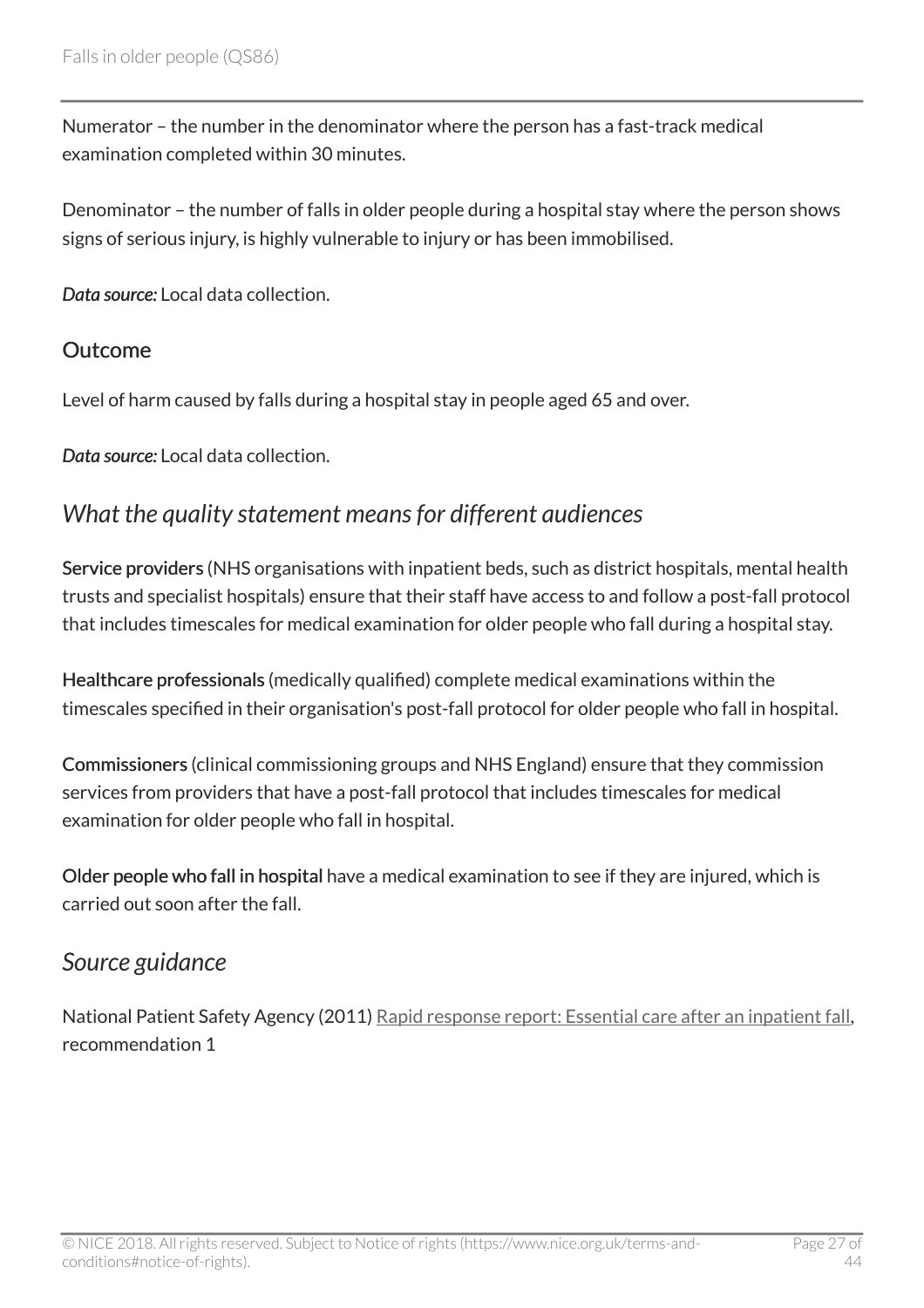# <span id="page-27-0"></span>*Definitions of terms used in this quality statement*

### Fall

A fall is defined as an unintentional or unexpected loss of balance resulting in coming to rest on the floor, the ground, or an object below knee level.

[NICE's clinical knowledge summary on [falls – risk assessment\]](http://cks.nice.org.uk/falls-risk-assessment)

### Post-fall protocol

A post-fall protocol should include:

- checks by healthcare professionals for signs or symptoms of fracture and potential for spinal injury before the patient is moved
- safe manual handling methods for patients with signs or symptoms of fracture or potential for spinal injury (community hospitals and mental health units without the necessary equipment or staff expertise may be able to achieve this in collaboration with emergency services)
- frequency and duration of neurological observations for all patients where head injury has occurred or cannot be excluded (for example, unwitnessed falls) based on the NICE guideline on [head injury](http://www.nice.org.uk/guidance/cg176)
- timescales for medical examination after a fall (including fast-track assessment for patients who show signs of serious injury, are highly vulnerable to injury or have been immobilised); medical examination should be completed within a maximum of 12 hours, or 30 minutes if fasttracked.

The post-fall protocol should be easily accessible (for example, laminated versions at nursing stations).

[Adapted from the National Patient Safety Agency's rapid response report on [essential care after](http://www.nrls.npsa.nhs.uk/resources/?EntryId45=94033) [an inpatient fall](http://www.nrls.npsa.nhs.uk/resources/?EntryId45=94033), recommendations 1 and 2, and expert consensus]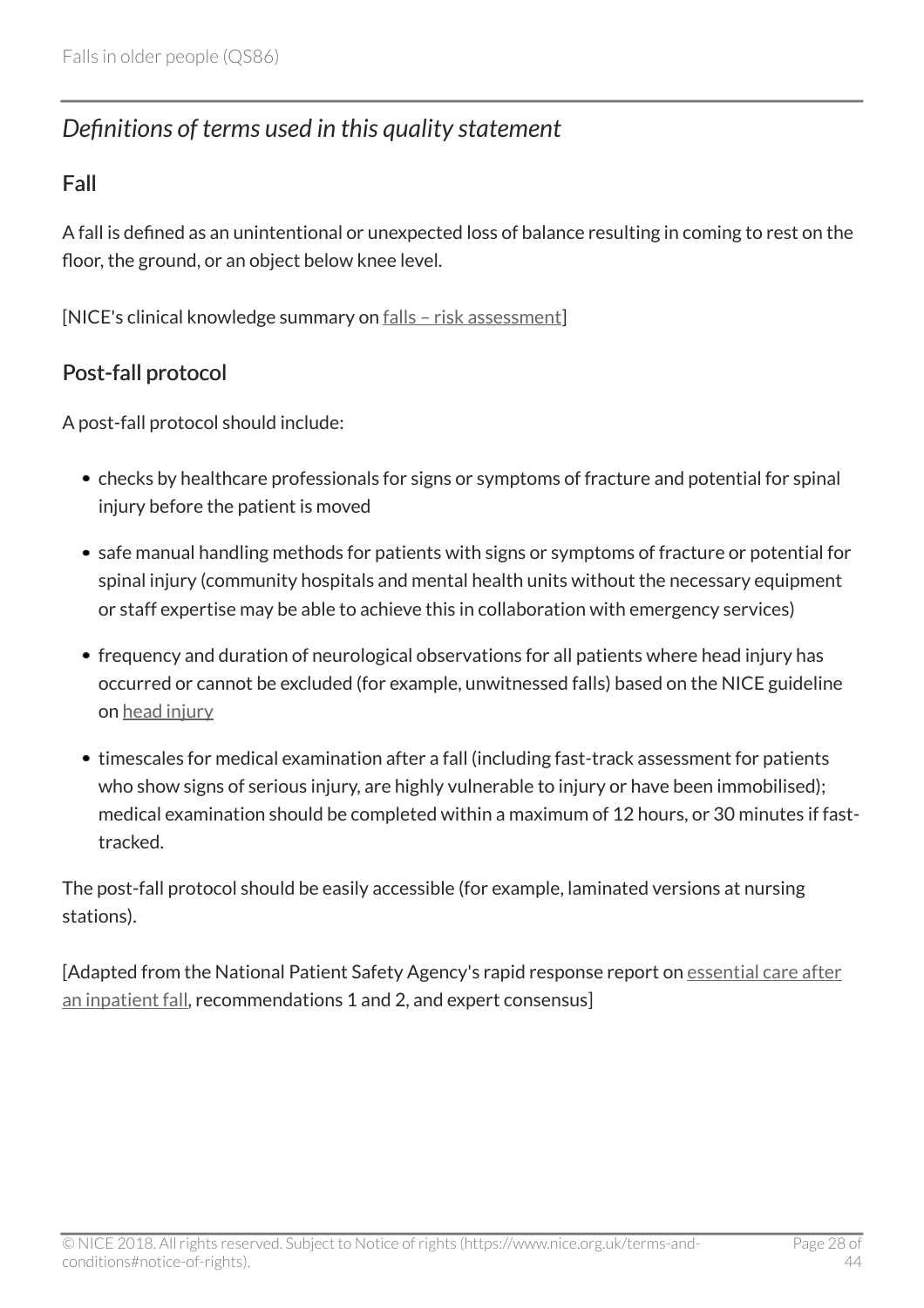# <span id="page-28-0"></span>Quality statement 7: Multifactorial risk assessment for older people presenting for medical attention

# <span id="page-28-1"></span>*Quality statement*

Older people who present for medical attention because of a fall have a multifactorial falls risk assessment. [2015]

# <span id="page-28-2"></span>*Rationale*

When older people present for medical attention because of a fall it provides their healthcare practitioner with a good opportunity to begin the process of undertaking a multifactorial falls risk assessment. A multifactorial falls risk assessment aims to identify a person's individual risk factors for falling. This will enable practitioners to refer the person for effective interventions targeted at their specific risk factors, with the aim of reducing subsequent falls.

### <span id="page-28-3"></span>*Quality measures*

### **Structure**

Evidence of local arrangements to ensure that older people who present for medical attention because of a fall have a multifactorial falls risk assessment.

*Data source:* Local data collection.

### Process

a) Proportion of older people who present for medical attention to their general practice because of a fall who have a multifactorial falls risk assessment.

Numerator – the number in the denominator who have a multifactorial falls risk assessment.

Denominator – the number of older people who present for medical attention to their general practice because of a fall.

*Data source:* Local data collection. Contained within the Royal College of Physicians' [Fracture](https://www.rcplondon.ac.uk/projects/fracture-liaison-service-database-fls-db) [Liaison Service Database](https://www.rcplondon.ac.uk/projects/fracture-liaison-service-database-fls-db).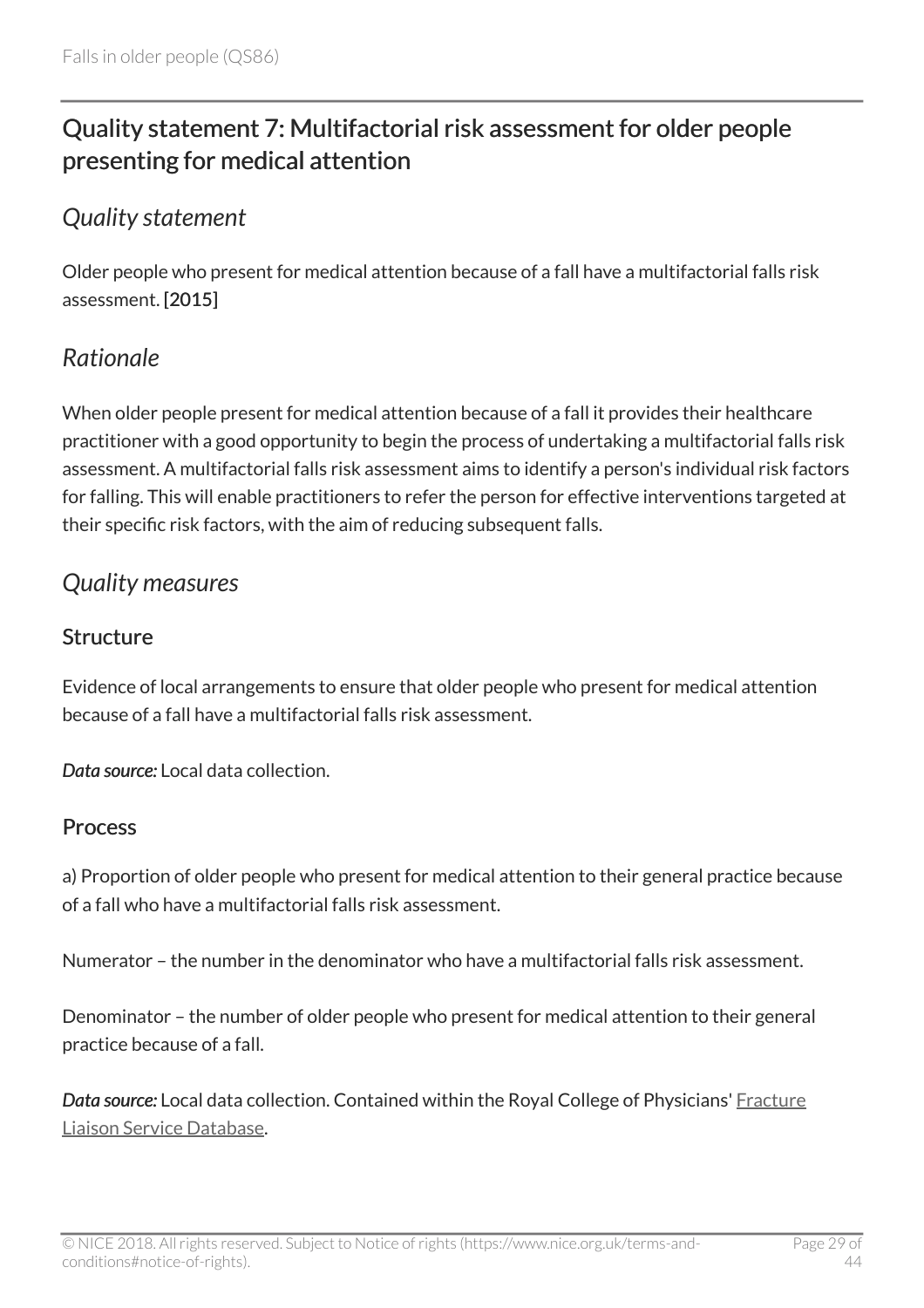b) Proportion of older people who present for medical attention at hospital because of a fall who have a multifactorial falls risk assessment.

Numerator – the number in the denominator who have a multifactorial falls risk assessment.

Denominator – the number of older people who present for medical attention at hospital because of a fall.

*Data source:* Local data collection. Royal College of Physicians (2011) [Falling standards, broken](https://www.rcplondon.ac.uk/projects/outputs/falling-standards-broken-promises-report-national-audit-falls-and-bone-health) [promises: report of the national audit of falls and bone health,](https://www.rcplondon.ac.uk/projects/outputs/falling-standards-broken-promises-report-national-audit-falls-and-bone-health) Organisational audit results, section 5.1: Multifactorial falls risk assessment.

c) Proportion of older people who present for medical attention at walk-in health centres because of a fall who have a multifactorial falls risk assessment.

Numerator – the number in the denominator who have a multifactorial falls risk assessment.

Denominator – the number of older people who present for medical attention at walk-in health centres because of a fall.

*Data source:* Local data collection.

### <span id="page-29-0"></span>*What the quality statement means for different audiences*

Service providers (such as general practice, specialist falls services, community and secondary care services) ensure that staff are trained to undertake multifactorial falls risk assessments for older people who present for medical attention because of a fall.

Health and social care practitioners undertake a multifactorial falls risk assessment for older people who present for medical attention because of a fall, or refer them to a service with staff who are trained to undertake this type of assessment.

Commissioners (clinical commissioning groups) ensure that they commission services that have the capacity and staff who are trained to undertake multifactorial falls risk assessments for older people who present for medical attention because of a fall.

Older people who are seen by a healthcare professional (such as their GP or a nurse) because of a fall have an assessment that aims to identify anything that might make them more likely to fall, and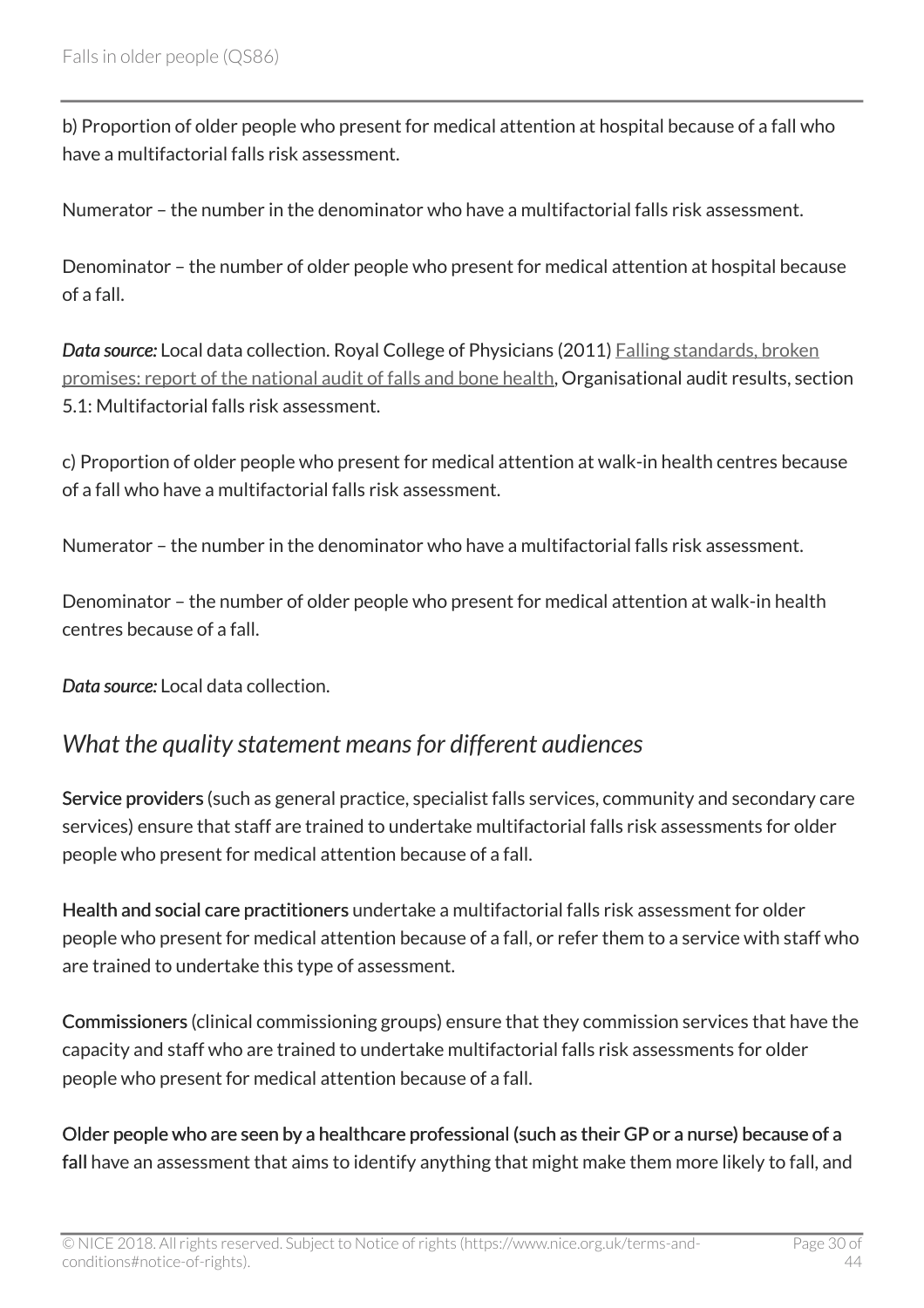to see whether there are things that can be done to help them avoid falling in future. This assessment will be done by a specialist healthcare professional.

## <span id="page-30-0"></span>*Source guidance*

[Falls in older people: assessing risk and prevention](http://www.nice.org.uk/guidance/cg161) (2013) NICE guideline CG161, recommendations 1.1.2.1 (key priority for implementation) and 1.1.2.2

# <span id="page-30-1"></span>*Definitions of terms used in this quality statement*

### Fall

A fall is defined as an unintentional or unexpected loss of balance resulting in coming to rest on the floor, the ground, or an object below knee level.

[NICE's clinical knowledge summary on [falls – risk assessment\]](http://cks.nice.org.uk/falls-risk-assessment)

#### Multifactorial falls risk assessment

An assessment with multiple components that aims to identify a person's risk factors for falling. This assessment should be performed by a healthcare professional with appropriate skills and experience. It should be part of an individualised, multifactorial intervention. A multifactorial falls risk assessment may include the following:

- identification of falls history
- assessment of gait, balance and mobility, strength and muscle weakness
- assessment of osteoporosis risk
- assessment of fracture risk
- assessment of perceived functional ability and fear relating to falling
- assessment of visual impairment
- assessment of cognitive impairment and neurological examination
- assessment of urinary incontinence
- assessment of home hazards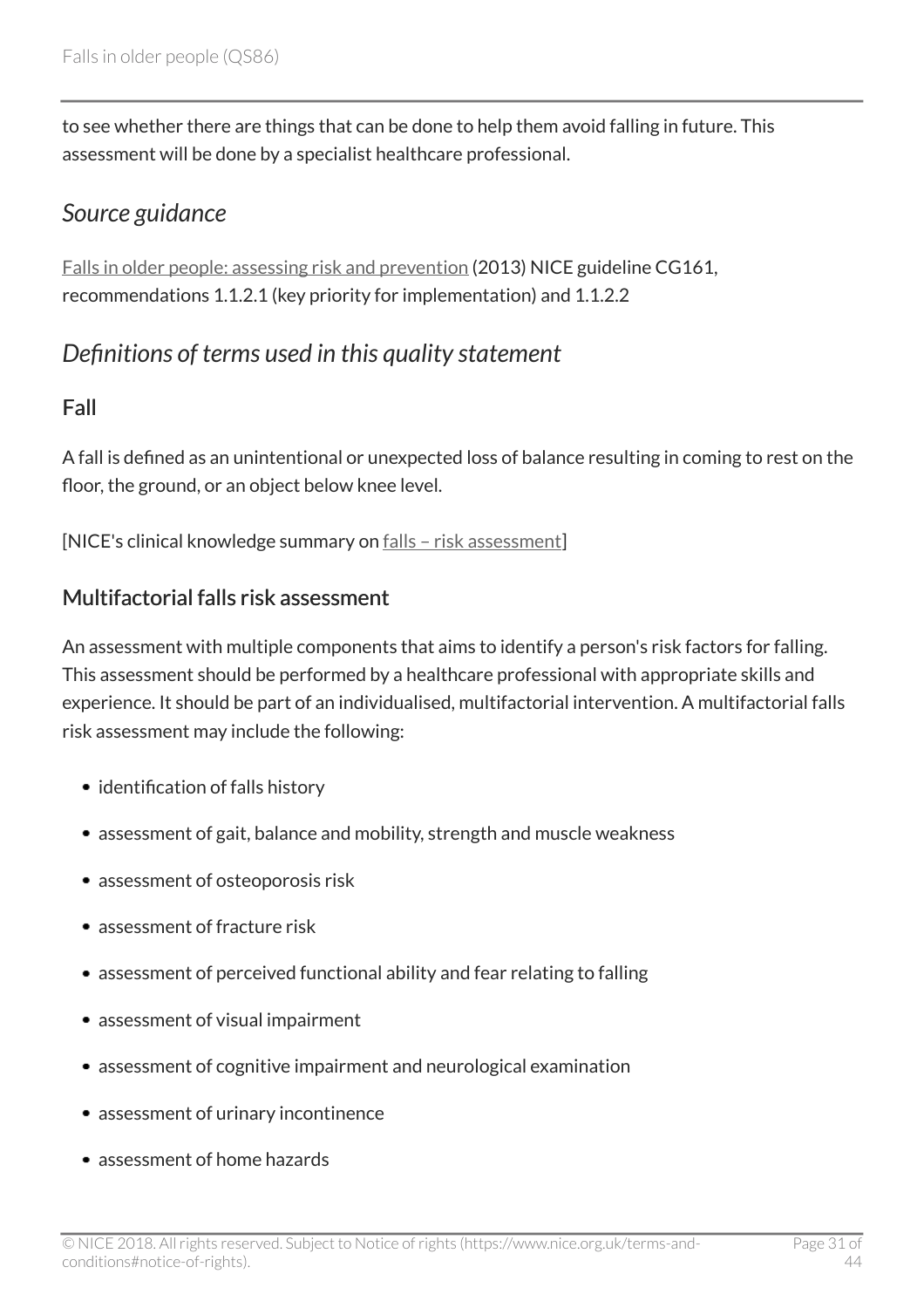cardiovascular examination and medication review

[Adapted from NICE's guideline on [falls in older people: assessing risk and prevention,](http://www.nice.org.uk/guidance/cg161) recommendations 1.1.2.1 and 1.1.2.2, and expert consensus]

#### Present for medical attention

Older people who fall may present for medical attention in a variety of settings and to different healthcare practitioners. Examples of settings include general practice, emergency departments, inpatient wards, walk-in health centres and community services.

[Expert consensus]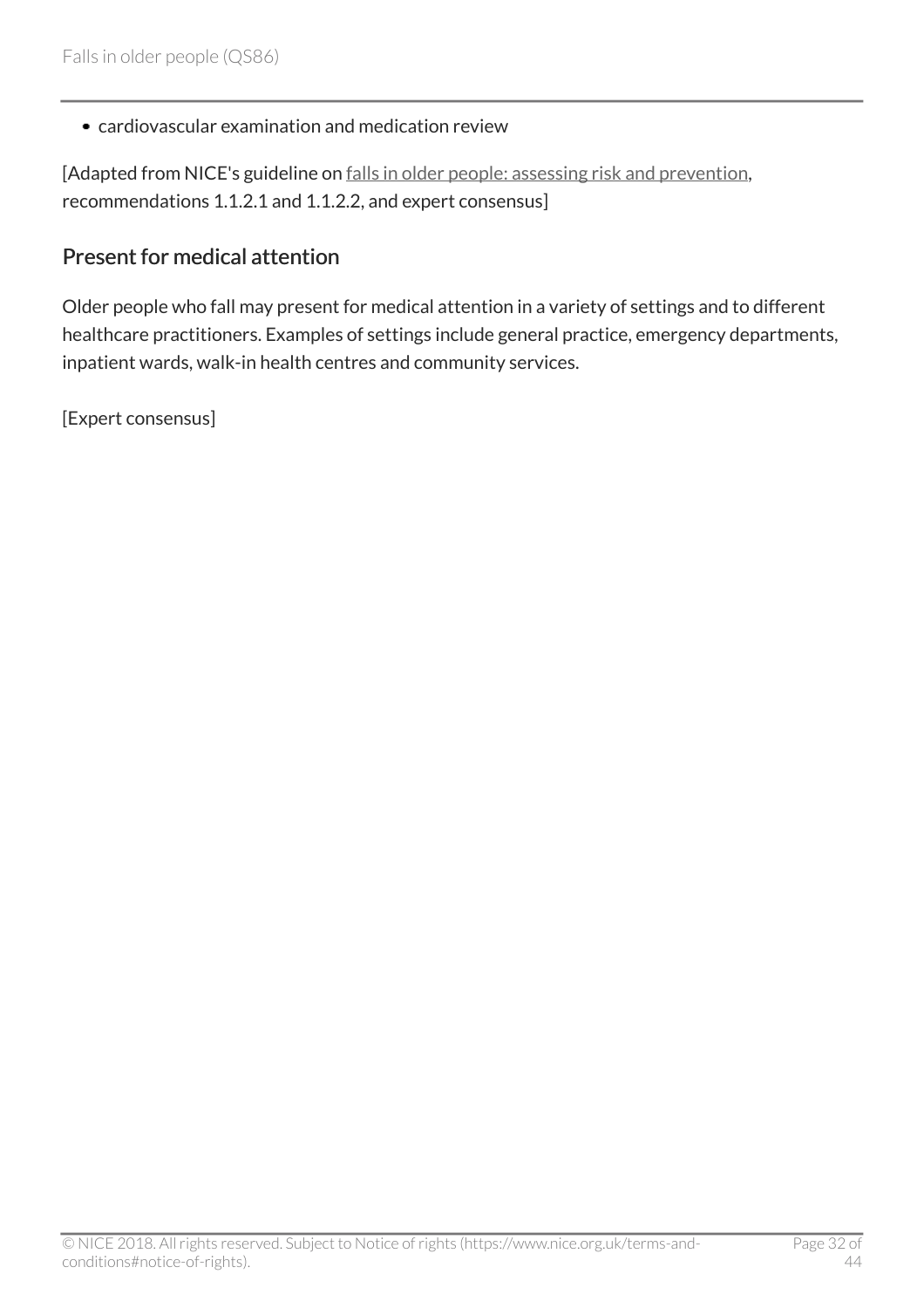# <span id="page-32-0"></span>Quality statement 8: Strength and balance training

# <span id="page-32-1"></span>*Quality statement*

Older people living in the community who have a known history of recurrent falls are referred for strength and balance training. [2015]

# <span id="page-32-2"></span>*Rationale*

Balance impairment and muscle weakness caused by ageing and lack of use are the most prevalent modifiable risk factors for falls. Strength and balance training has been identified as an effective single intervention and as a component in successful multifactorial intervention programmes to reduce subsequent falls. It is important that strength and balance training is undertaken after a multifactorial falls risk assessment has been completed.

# <span id="page-32-3"></span>*Quality measures*

### **Structure**

Evidence of local arrangements to ensure that older people living in the community who have a known history of recurrent falls are referred for strength and balance training.

*Data source:* Local data collection.

#### Process

a) Proportion of older people living in the community with a known history of recurrent falls reporting to their GP who are referred for strength and balance training.

Numerator – the number in the denominator referred for strength and balance training.

Denominator – the number of older people living in the community with a known history of recurrent falls reporting to their GP.

Data source: Local data collection. The Royal College of Physicians (2011) [Falling standards, broken](https://www.rcplondon.ac.uk/projects/outputs/falling-standards-broken-promises-report-national-audit-falls-and-bone-health) [promises: report of the national audit of falls and bone health](https://www.rcplondon.ac.uk/projects/outputs/falling-standards-broken-promises-report-national-audit-falls-and-bone-health) includes questions on strength and balance training within the section on Organisational audit results, section 5.4: Interventions for falls prevention. Contained within the Royal College of Physicians' [Fracture Liaison Service](https://www.rcplondon.ac.uk/projects/fracture-liaison-service-database-fls-db) [Database.](https://www.rcplondon.ac.uk/projects/fracture-liaison-service-database-fls-db)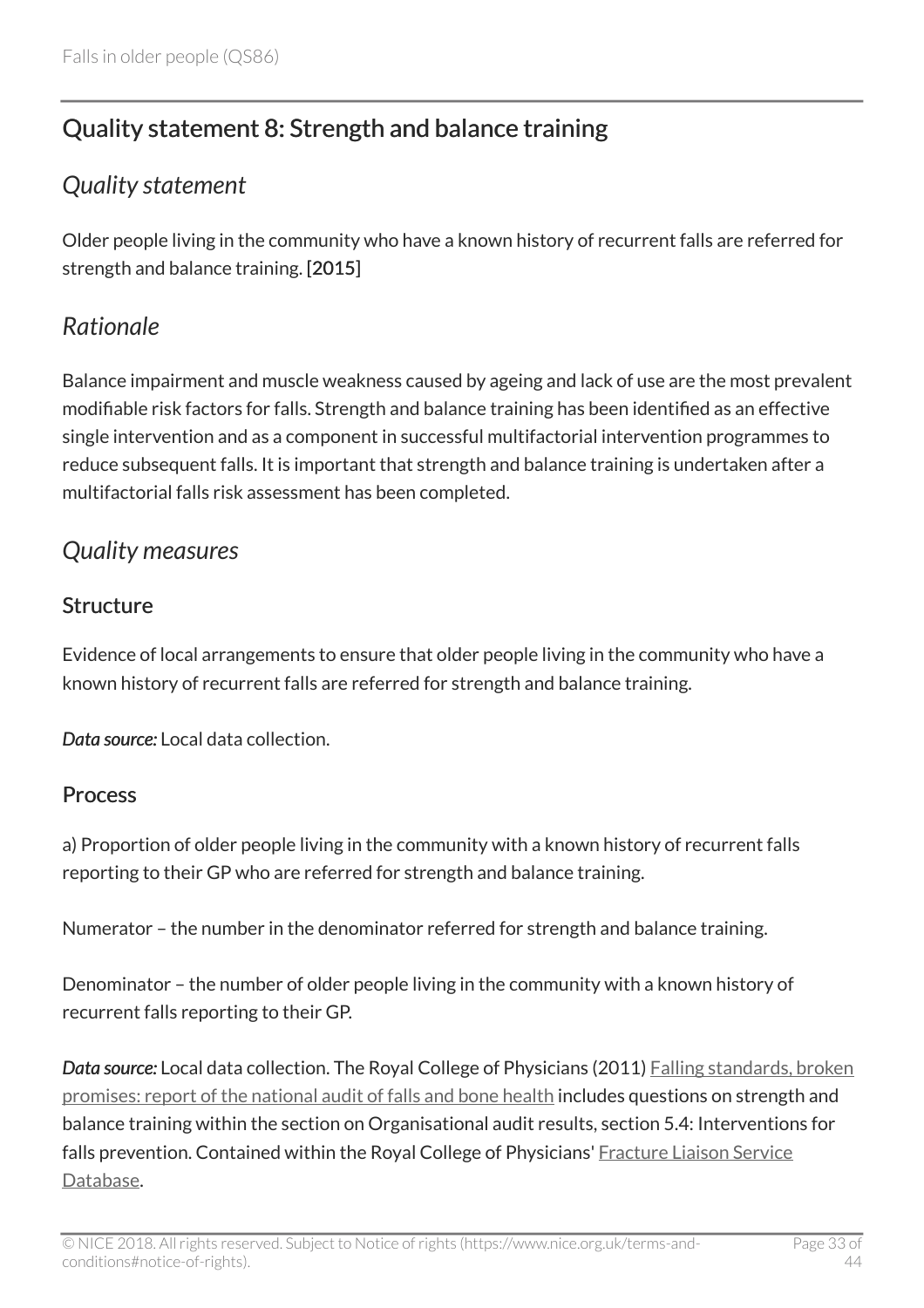b) Proportion of older people living in the community who report recurrent falls to a healthcare practitioner in hospital who are referred for strength and balance training.

Numerator – the number in the denominator referred for strength and balance training.

Denominator – the number of older people living in the community who report recurrent falls to a healthcare practitioner in hospital.

*Data source:* Local data collection. The Royal College of Physicians (2011) [Falling standards, broken](https://www.rcplondon.ac.uk/projects/outputs/falling-standards-broken-promises-report-national-audit-falls-and-bone-health) [promises: report of the national audit of falls and bone health](https://www.rcplondon.ac.uk/projects/outputs/falling-standards-broken-promises-report-national-audit-falls-and-bone-health) includes questions on strength and balance training within the section on Organisational audit results, section 5.4: Interventions for falls prevention.

#### **Outcome**

Rates of recurrent falls in older people.

*Data source:* Local data collection.

### <span id="page-33-0"></span>*What the quality statement means for different audiences*

Service providers (such as specialist falls services, district general hospitals, community health providers, independent sector providers and charities) ensure that staff are trained to deliver and monitor strength and balance training programmes for older people living in the community who have a known history of recurrent falls.

Health and social care practitioners are aware of local referral pathways for falls and ensure that older people living in the community who have a known history of recurrent falls are referred to a service that has staff who are trained to deliver and monitor a strength and balance training programme.

Commissioners (clinical commissioning groups and local authorities) ensure that they commission services that have the capacity and staff who are trained to deliver and monitor strength and balance training programmes for older people living in the community who have a known history of recurrent falls.

Older people living in the community (for example, in their own home or in sheltered or supported accommodation) who have fallen more than once in the past year have the opportunity to see an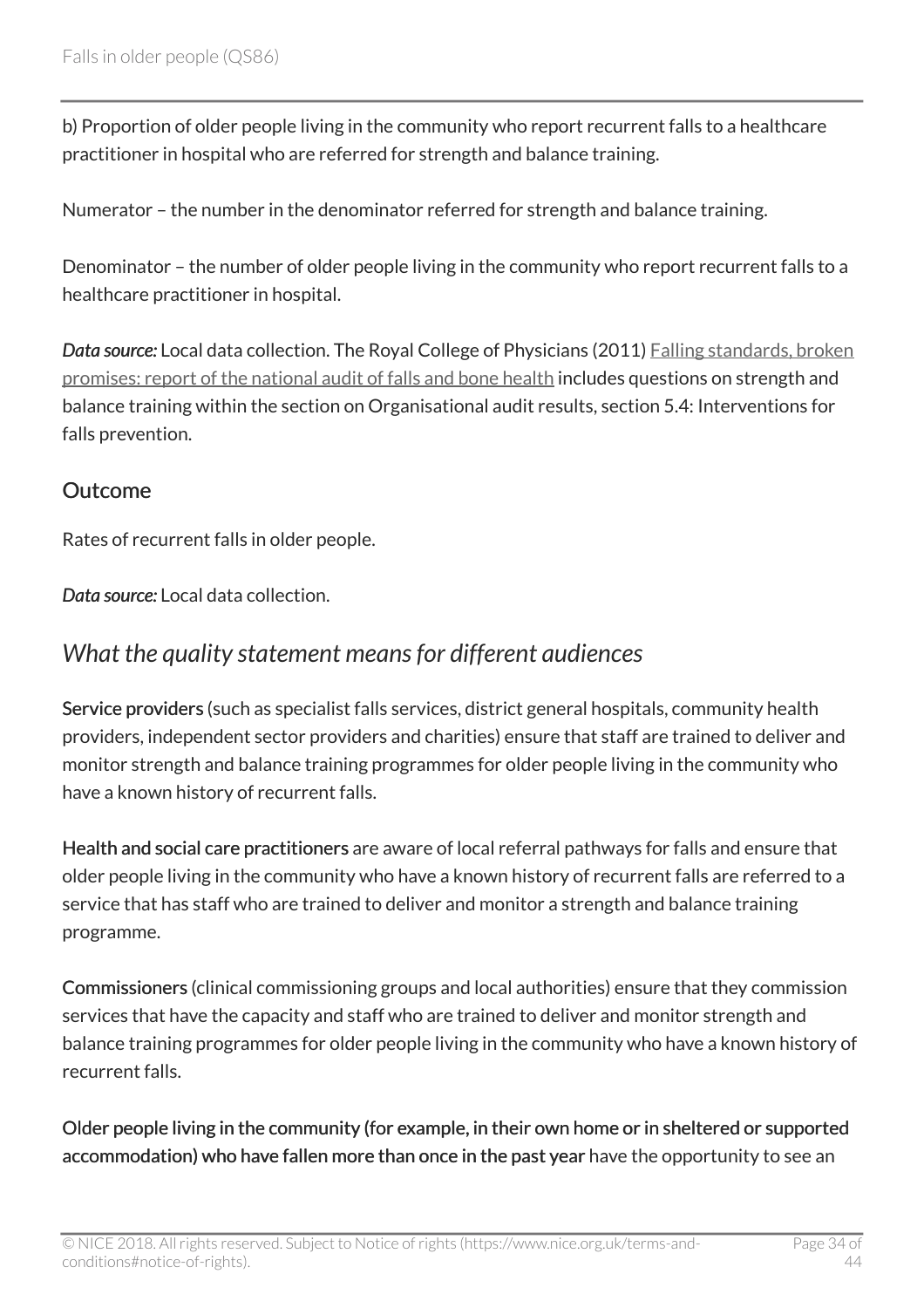expert who will help them start a programme of exercises (sometimes called 'strength and balance training') to build up their muscle strength and improve balance. These exercises will be designed specifically for them, and the expert will check how they are getting on.

### <span id="page-34-0"></span>*Source guidance*

- College of Occupational Therapists (2015) [Occupational therapy in the prevention and](https://www.cot.co.uk/publication/z-listing/occupational-therapy-prevention-and-management-falls-adults-practice-guideline) [management of falls in adults](https://www.cot.co.uk/publication/z-listing/occupational-therapy-prevention-and-management-falls-adults-practice-guideline), recommendation 15
- [Falls in older people: assessing risk and prevention](http://www.nice.org.uk/guidance/cg161) (2013) NICE guideline CG161, recommendations 1.1.1.2, 1.1.3.1 and 1.1.4.1

# <span id="page-34-1"></span>*Definitions of terms used in this quality statement*

### Fall

A fall is defined as an unintentional or unexpected loss of balance resulting in coming to rest on the floor, the ground, or an object below knee level.

[NICE's clinical knowledge summary on [falls – risk assessment\]](http://cks.nice.org.uk/falls-risk-assessment)

### Older people living in the community

Community settings include:

- people's own homes and other housing, including temporary accommodation
- extra care housing (such as warden supported, sheltered or specialist accommodation)
- Shared Lives Scheme (formerly Adult Placement Scheme) living arrangements
- supported living.

[Expert opinion]

#### Recurrent falls

Recurrent falls is defined as falling twice or more within a time period of 1 year.

[Expert consensus]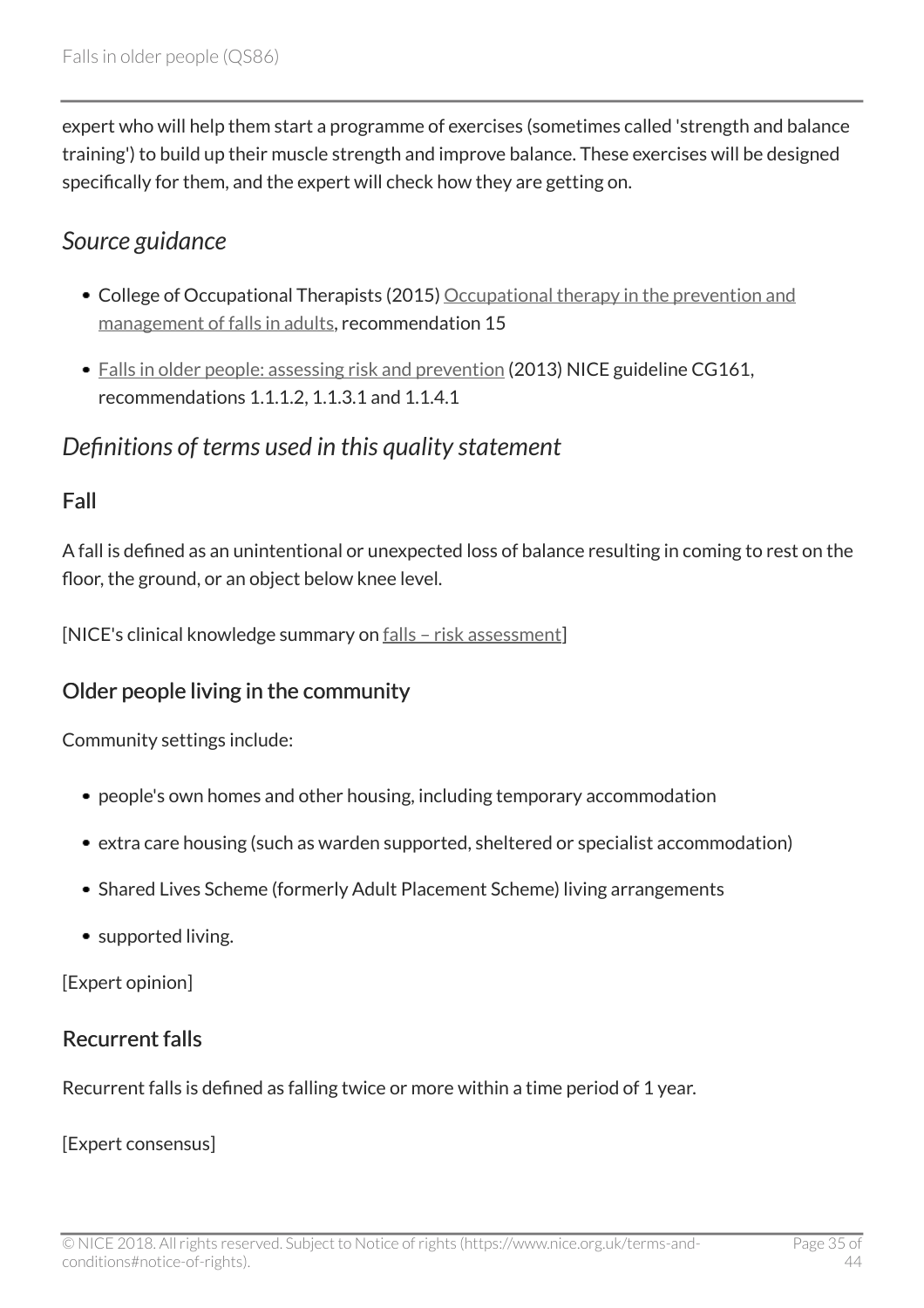### Strength and balance training

A strength and balance training programme should be individually prescribed and monitored by an appropriately trained professional.

[NICE's guideline on [falls in older people: assessing risk and prevention,](http://www.nice.org.uk/guidance/cg161) recommendation 1.1.4.1, and expert consensus]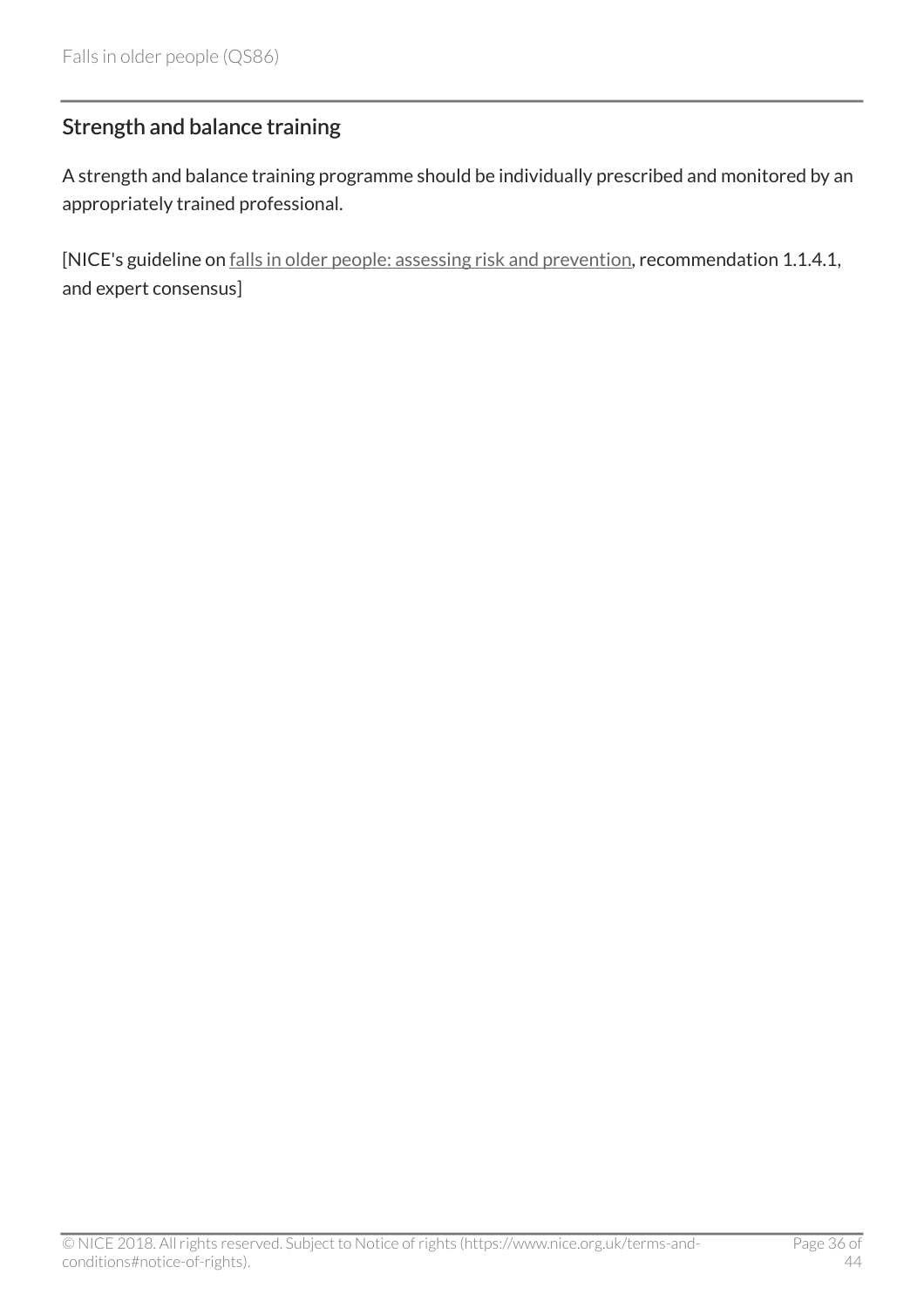# <span id="page-36-0"></span>Quality statement 9: Home hazard assessment and interventions

## <span id="page-36-1"></span>*Quality statement*

Older people who are admitted to hospital after having a fall are offered a home hazard assessment and safety interventions. [2015]

## <span id="page-36-2"></span>*Rationale*

Adapting or modifying the home environment is an effective way of reducing the risk of falls for older people living in the community. Home hazard assessment undertaken in the person's home, and intervention if needed, has been identified as a component in successful multifactorial intervention programmes. It is important that a home hazard assessment is undertaken after a multifactorial falls risk assessment has been completed.

### <span id="page-36-3"></span>*Quality measures*

#### **Structure**

a) Evidence of local arrangements to ensure that older people who are admitted to hospital after having a fall are offered a home hazard assessment.

*Data source:* Local data collection.

b) Evidence of local arrangements to ensure that older people who are admitted to hospital after having a fall are offered safety interventions if these are identified by a home hazard assessment.

*Data source:* Local data collection. The Royal College of Physicians (2011) [Falling standards, broken](https://www.rcplondon.ac.uk/projects/outputs/falling-standards-broken-promises-report-national-audit-falls-and-bone-health) [promises: report of the national audit of falls and bone health](https://www.rcplondon.ac.uk/projects/outputs/falling-standards-broken-promises-report-national-audit-falls-and-bone-health) Clinical audit results, section 3: Multifactorial risk assessment and intervention contains the following question: Were appropriate home hazard interventions offered?

### Process

a) Proportion of older people admitted to hospital after a fall who are offered a home hazard assessment.

Numerator – the number in the denominator offered a home hazard assessment.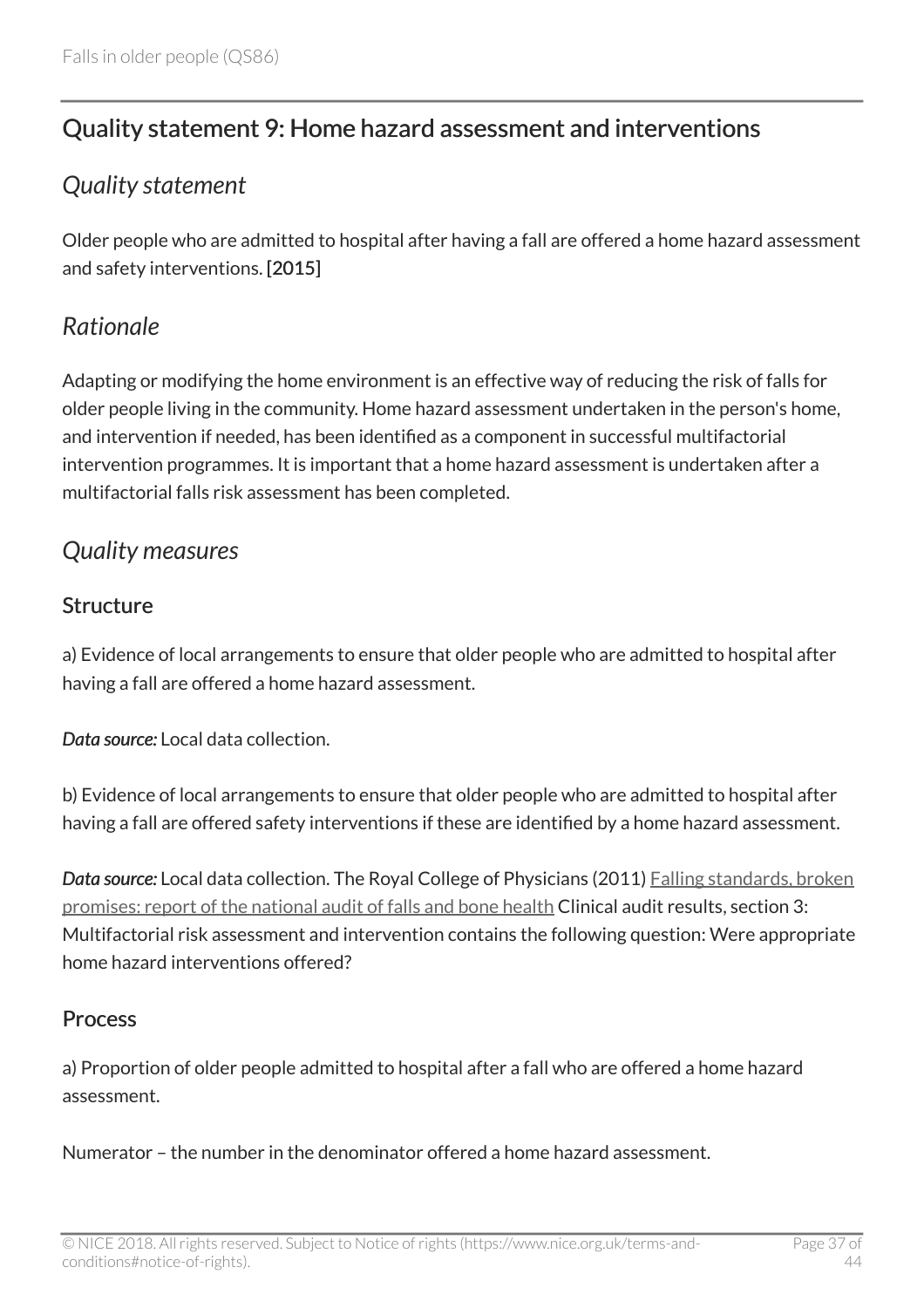Denominator – the number of older people admitted to hospital after having a fall.

*Data source:* Local data collection.

b) Proportion of older people admitted to hospital after having a fall who have a home hazard assessment that is performed in their home.

Numerator – the number in the denominator who have a home hazard assessment performed in their home.

Denominator – the number of older people admitted to hospital after having a fall.

*Data source:* Local data collection. The Royal College of Physicians (2011) [Falling standards, broken](https://www.rcplondon.ac.uk/projects/outputs/falling-standards-broken-promises-report-national-audit-falls-and-bone-health) [promises: report of the national audit of falls and bone health](https://www.rcplondon.ac.uk/projects/outputs/falling-standards-broken-promises-report-national-audit-falls-and-bone-health) Clinical audit results, section 3: Multifactorial risk assessment and intervention contains the following question: Was an access or home visit/assessment performed in the patient's own environment?

c) Proportion of older people whose home hazard assessment identified a need for safety interventions who are offered those interventions.

Numerator – the number in the denominator who are offered safety interventions.

Denominator – the number of older people whose home hazard assessment identified a need for safety interventions.

*Data source:* Local data collection. The Royal College of Physicians (2011) [Falling standards, broken](https://www.rcplondon.ac.uk/projects/outputs/falling-standards-broken-promises-report-national-audit-falls-and-bone-health) [promises: report of the national audit of falls and bone health](https://www.rcplondon.ac.uk/projects/outputs/falling-standards-broken-promises-report-national-audit-falls-and-bone-health) Clinical audit results, section 3: Multifactorial risk assessment and intervention contains the following question: Were appropriate home hazard interventions offered?

d) Proportion of older people who accepted the offer of safety interventions who received those interventions.

Numerator – the number in the denominator who received safety interventions.

Denominator – the number of older people who accepted the offer of safety interventions.

*Data source:* Local data collection.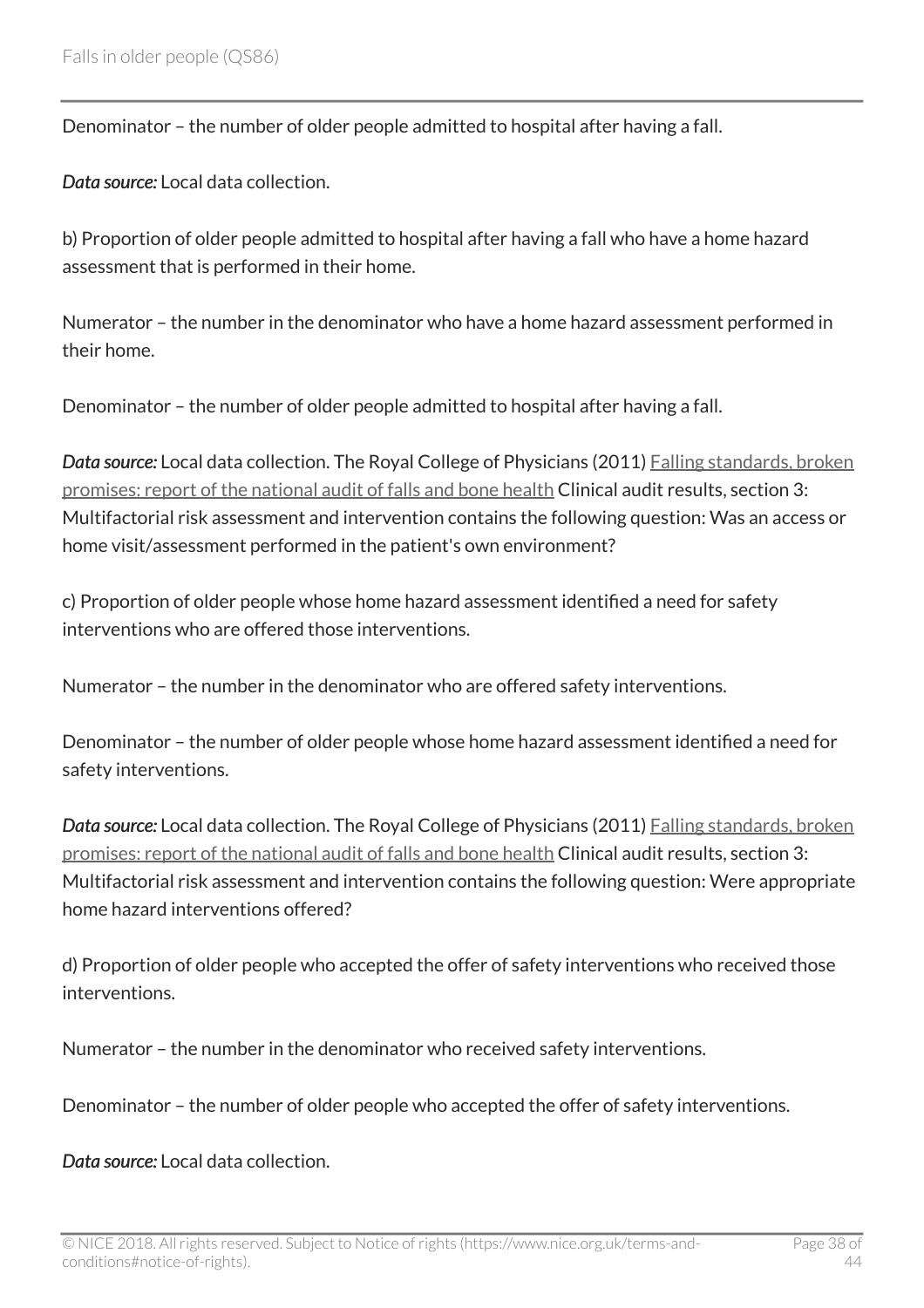#### **Outcome**

Falls rates in the home for older people.

*Data source:* Local data collection.

# <span id="page-38-0"></span>*What the quality statement means for different audiences*

Service providers (such as community health trusts, independent sector providers and district general hospital trusts) ensure that they employ staff with the expertise to perform home hazard assessments for older people who are admitted to hospital after having a fall and, if appropriate, the assessment is followed up with the offer of safety interventions and/or modifications.

Healthcare professionals (in particular occupational therapists) ensure that they perform home hazard assessments for older people who are admitted to hospital after having a fall, and offer safety interventions and modifications as appropriate. This should happen in the person's home and within a timescale that is agreed with the person or their carer.

Commissioners (clinical commissioning groups and local authorities) ensure that they commission services that have the capacity and employ staff with the expertise to perform home hazard assessments for older people who are admitted to hospital after having a fall, and in which the assessment is followed up with the offer of safety interventions and/or modifications as appropriate.

Older people who are admitted to hospital after having a fall are visited in their home after they are discharged by a trained healthcare professional (usually an occupational therapist) who will check for anything that might put them at risk of falling again. If the healthcare professional thinks that making changes in the person's home (for example, changing the layout of furniture) or having special equipment might lower the chances of another fall, they will offer help with this.

# <span id="page-38-1"></span>*Source guidance*

- College of Occupational Therapists (2015) [Occupational therapy in the prevention and](https://www.cot.co.uk/publication/z-listing/occupational-therapy-prevention-and-management-falls-adults-practice-guideline) [management of falls in adults](https://www.cot.co.uk/publication/z-listing/occupational-therapy-prevention-and-management-falls-adults-practice-guideline), recommendations 1 and 3
- [Falls in older people: assessing risk and prevention](http://www.nice.org.uk/guidance/cg161) (2013) NICE guideline CG161, recommendations 1.1.6.1 and 1.1.6.2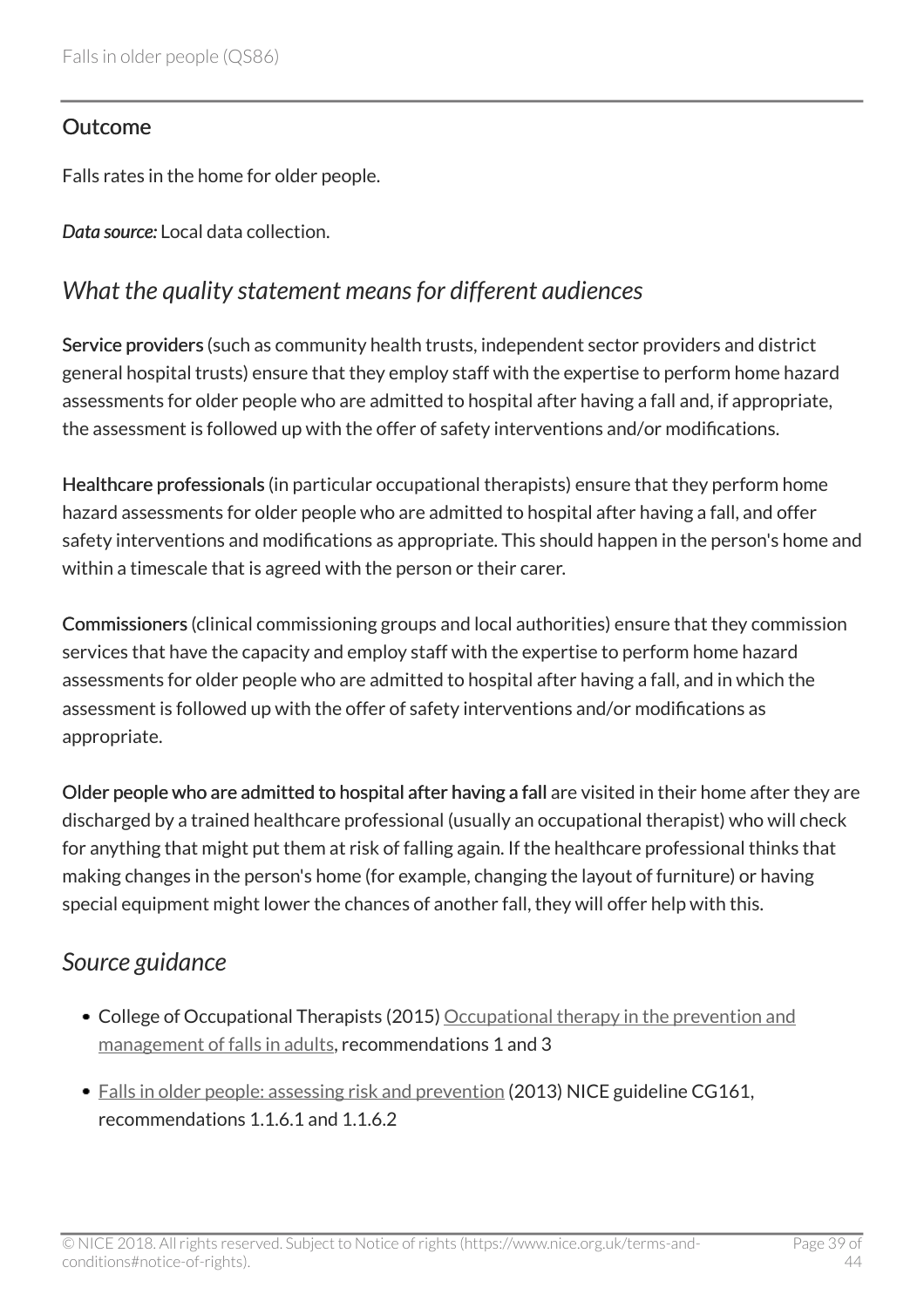# <span id="page-39-0"></span>*Definitions of terms used in this quality statement*

### Fall

A fall is defined as an unintentional or unexpected loss of balance resulting in coming to rest on the floor, the ground, or an object below knee level.

[NICE's clinical knowledge summary on [falls – risk assessment\]](http://cks.nice.org.uk/falls-risk-assessment)

### Home hazard assessment

Home hazard assessment should be undertaken in the person's home and should be more than a 'checklist' of hazards. It is essential that the assessment explores how the actual use of the environment affects the person's risk of falling.

[Adapted from the College of Occupational Therapists' practice guideline [Occupational therapy in](https://www.cot.co.uk/publication/z-listing/occupational-therapy-prevention-and-management-falls-adults-practice-guideline) [the prevention and management of falls in adults](https://www.cot.co.uk/publication/z-listing/occupational-therapy-prevention-and-management-falls-adults-practice-guideline) (2015)]

# <span id="page-39-1"></span>*Equality and diversity considerations*

Healthcare professionals undertaking home hazard assessments and offering safety interventions should be aware that age, socioeconomic status, family origin and culture may influence the willingness of people to accept help with home hazards.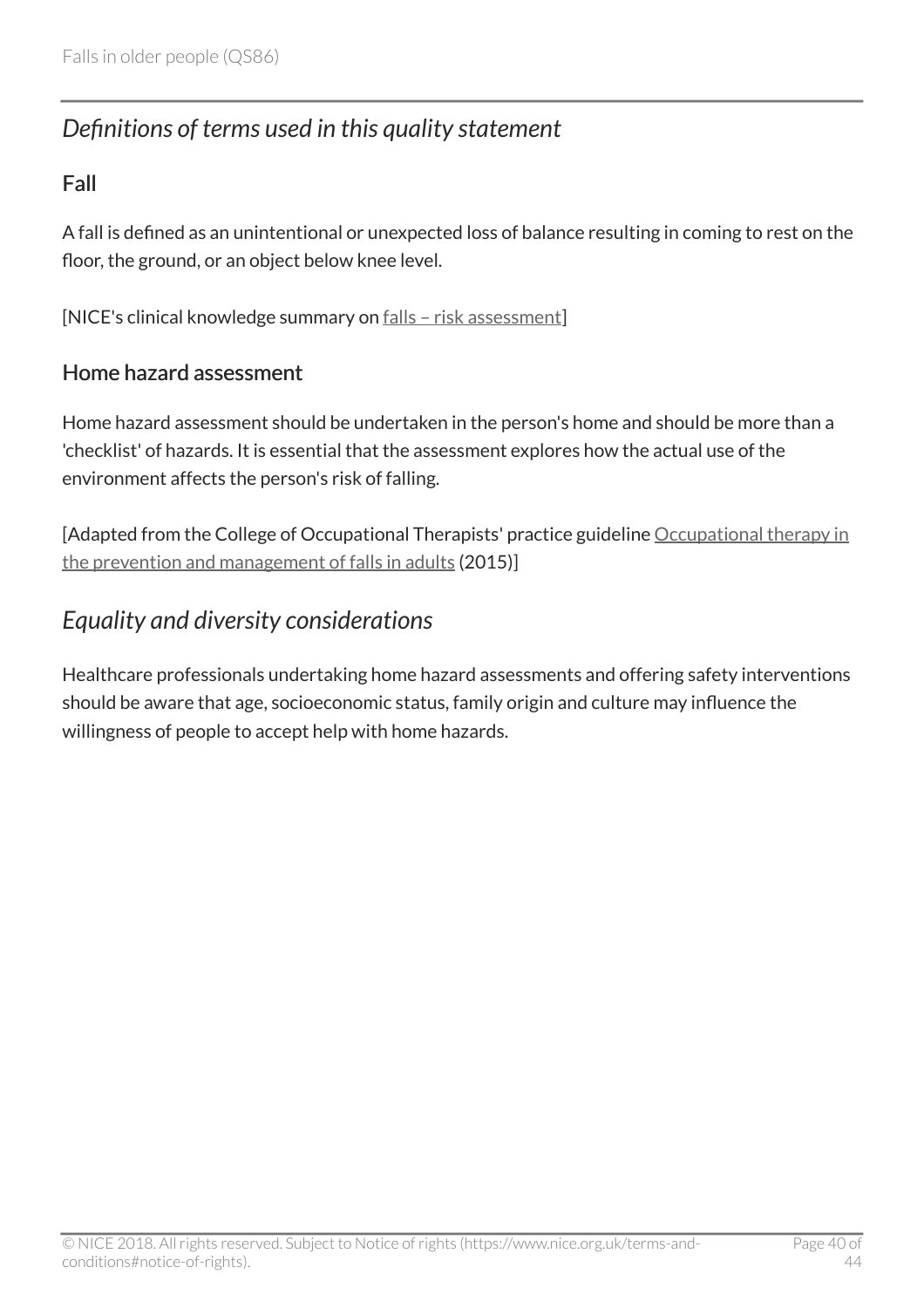# <span id="page-40-0"></span>Update information

January 2017: This quality standard was updated by adding 3 new statements to the 2015 version. All statements prioritised in 2015 were retained.

Statements are marked as [2015] or [new 2017].

The 3 new statements were originally intended to form a separate quality standard on falls prevention. However, the statements have been combined with the 2015 statements so that there is a single quality standard covering prevention of falls and assessment after a fall.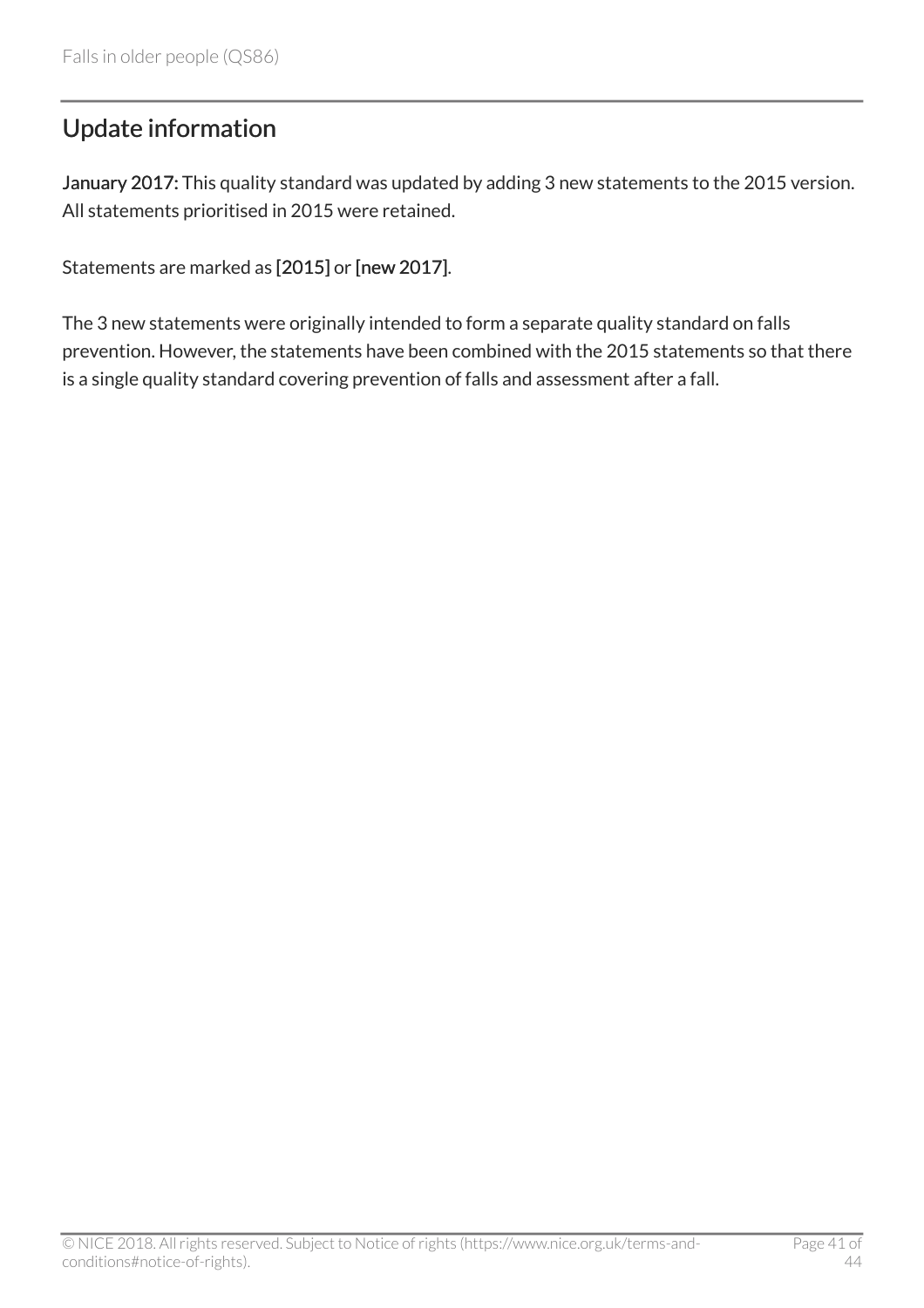# <span id="page-41-0"></span>About this quality standard

NICE quality standards describe high-priority areas for quality improvement in a defined care or service area. Each standard consists of a prioritised set of specific, concise and measurable statements. NICE quality standards draw on existing NICE or NICE-accredited guidance that provides an underpinning, comprehensive set of recommendations, and are designed to support the measurement of improvement.

Information about [how NICE quality standards are developed](https://www.nice.org.uk/standards-and-indicators/timeline-developing-quality-standards) is available from the NICE website.

The statements in this quality standard have been developed with 2 different quality standards advisory committees. See [quality standard advisory committees](http://www.nice.org.uk/Get-Involved/Meetings-in-public/Quality-Standards-Advisory-Committee) on the website for details of standing committee 4 members who advised on the 2017 statements in this quality standard. Information on the standing members who advised on the 2015 statements, along with topic experts who joined each of the committees, is available on the [quality standard's webpage](https://www.nice.org.uk/guidance/QS86/documents).

This quality standard has been incorporated into the NICE pathway on [falls in older people.](https://pathways.nice.org.uk/pathways/falls-in-older-people)

NICE has produced a [quality standard service improvement template](http://www.nice.org.uk/guidance/qs86/resources) to help providers make an initial assessment of their service compared with a selection of quality statements. This tool is updated monthly to include new quality standards.

NICE produces guidance, standards and information on commissioning and providing high-quality healthcare, social care, and public health services. We have agreements to provide certain NICE services to Wales, Scotland and Northern Ireland. Decisions on how NICE guidance and other products apply in those countries are made by ministers in the Welsh government, Scottish government, and Northern Ireland Executive. NICE guidance or other products may include references to organisations or people responsible for commissioning or providing care that may be relevant only to England.

### <span id="page-41-1"></span>*Improving outcomes*

This quality standard is expected to contribute to improvements in the following outcomes:

- falls in older people
- injuries resulting from falls in older people
- hospital admissions resulting from falls in older people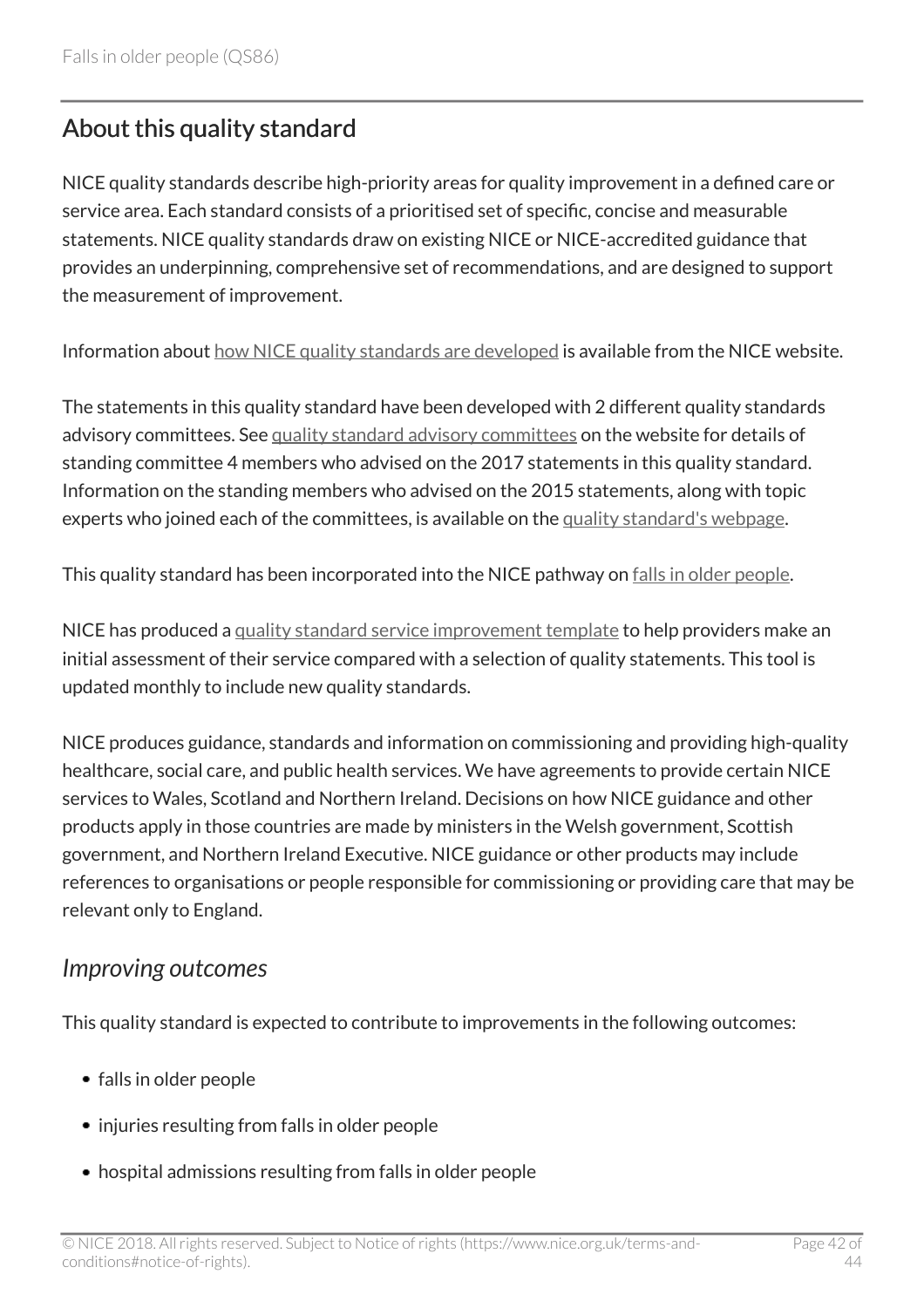- patient safety incidents reported
- health-related quality of life for older people
- social care-related quality of life for older people
- independence of older people
- mortality in older people resulting from falls and underlying causes.

It is also expected to support delivery of the Department of Health's outcome frameworks:

- [Adult social care outcomes framework 2015–16](https://www.gov.uk/government/publications/adult-social-care-outcomes-framework-ascof-2015-to-2016)
- NHS outcomes framework 2016-17
- [Public health outcomes framework for England, 2016–19](https://www.gov.uk/government/publications/public-health-outcomes-framework-2016-to-2019).

### <span id="page-42-0"></span>*Resource impact*

NICE quality standards should be achievable by local services. The potential resource impact was considered by the quality standards advisory committee for statements 1, 2 and 3, drawing on resource impact work for the source guidance. Organisations are encouraged to use the [costing](http://www.nice.org.uk/guidance/cg161/resources) [statement](http://www.nice.org.uk/guidance/cg161/resources) for NICE's guideline on falls in older people to help estimate local costs.

# <span id="page-42-1"></span>*Diversity, equality and language*

During the development of this quality standard, [equality](http://www.nice.org.uk/Guidance/qs86/Documents) issues were considered and equality [assessments](http://www.nice.org.uk/Guidance/qs86/Documents) are available. Any specific issues identified during development of the quality statements are highlighted in each statement.

Good communication between health, public health and social care practitioners and older people at risk of falling, or who have fallen, is essential. Assessment, interventions, care and support, and the information given about it, should be culturally appropriate. It should also be accessible to people with additional needs such as physical, sensory or learning disabilities, and to people who do not speak or read English. Older people should have access to an interpreter or advocate if needed.

Commissioners and providers should aim to achieve the quality standard in their local context, in light of their duties to have due regard to the need to eliminate unlawful discrimination, advance equality of opportunity and foster good relations. Nothing in this quality standard should be interpreted in a way that would be inconsistent with compliance with those duties.